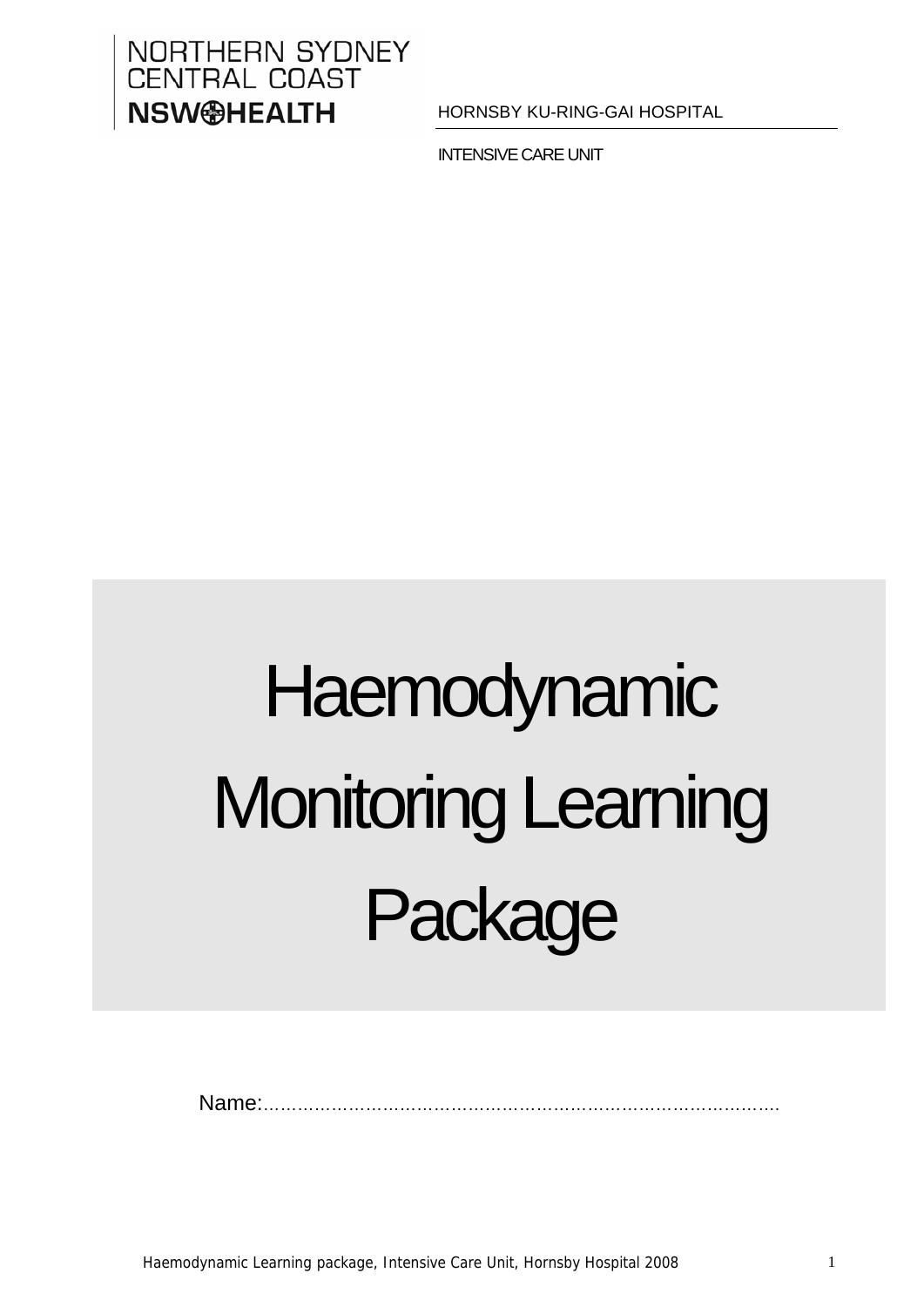Package developed for use at Hornsby Ku-ring-gai Hospital by: Wanda McDermott, Clinical Nurse Educator, Intensive Care Unit, Hornsby Ku-ring-gai Hospital

Jo Melloh, Clinical Nurse Specialist, Intensive Care Unit, Hornsby Ku-ring-gai Hospital

Endorsed by:

Halkhoree, R (Clinical Nurse Consultant, Intensive Care, Hornsby Ku-ring-gai Hospital) Clarke, J (Staff Development Educator, Hornsby Ku-ring-gai Hospital) Smith, K (Acting Nursing Unit Manager, Intensive Care, Hornsby Ku-ring-gai Hospital) Castree-Croad, S (Divisional Manager, Medicine, Emergency & Intensive Care, Hornsby Ku-ring-gai Health Service)

Hawkins, L (Acting Director of Nursing and Midwifery Services, Hornsby Ku-ring-gai Hospital)

> Completed: December 2008. Review due: December 2011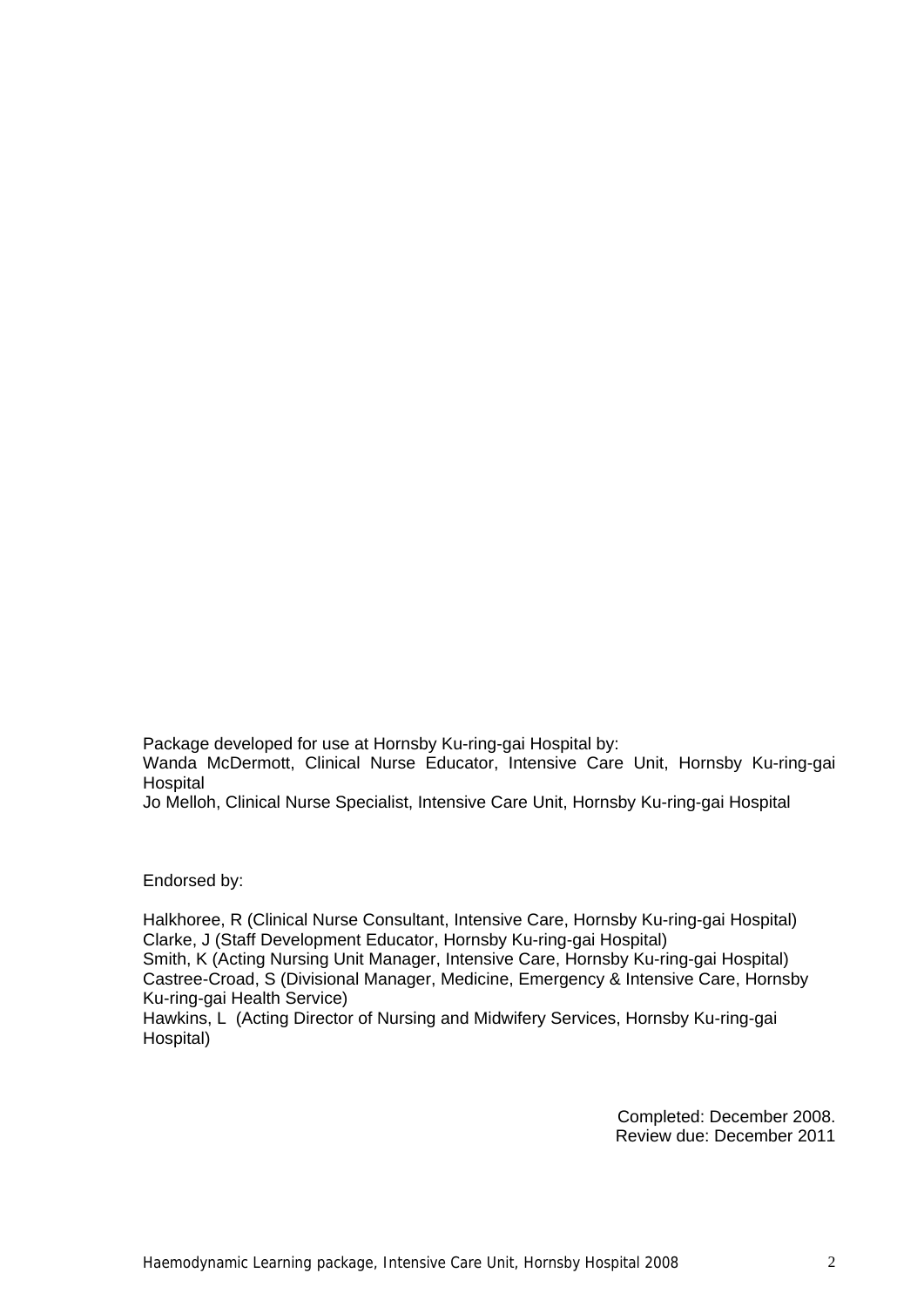| <b>PAGE</b>    | <b>TABLE OF CONTENTS</b>                                                      |
|----------------|-------------------------------------------------------------------------------|
| 4              | Introductory information                                                      |
| 6              | Haemodynamic monitoring - non- invasive and invasive                          |
| $\overline{7}$ | Arterial lines - definition and components                                    |
| $\overline{7}$ | Arterial line site for insertion                                              |
| 8              | Allen's test                                                                  |
| 8              | Interpreting the numbers                                                      |
| 9              | Understanding the arterial waveform                                           |
| 10             | Components of the arterial line waveform                                      |
| 12             | Arterial line accuracy                                                        |
| 12             | Patency of the line                                                           |
| 12             | Levelling the transducer                                                      |
| 13             | Zeroing the transducer                                                        |
| 14             | Square wave testing                                                           |
| 15             | Trouble shooting                                                              |
| 15             | Complications                                                                 |
| 16             | Dressing, line change and removal                                             |
| 16             | Safe management of an arterial line                                           |
| 17             | <b>Central lines - definition and components</b>                              |
| 18             | Central line site for insertion                                               |
| 18             | Understanding the CVP measurement                                             |
| 20             | Understanding the components of the CVP waveform                              |
| 21             | CVC line accuracy                                                             |
| 21             | Patency of the CVC lumen                                                      |
| 21             | Levelling the transducer                                                      |
| 22             | Zeroing the transducer                                                        |
| 23             | Trouble shooting                                                              |
| 24             | Complications                                                                 |
| 24             | Dressing, line change and removal                                             |
| 25             | Heparin locking,                                                              |
| 25             | General nursing management of a CVC line                                      |
| 26             | References                                                                    |
| 27             | Haemodynamic Worksheet - arterial lines                                       |
| 29             | Haemodynamic Worksheet – central lines                                        |
| 32             | Candidate's descriptor and matrix of the "Haemodynamic Monitoring Competency" |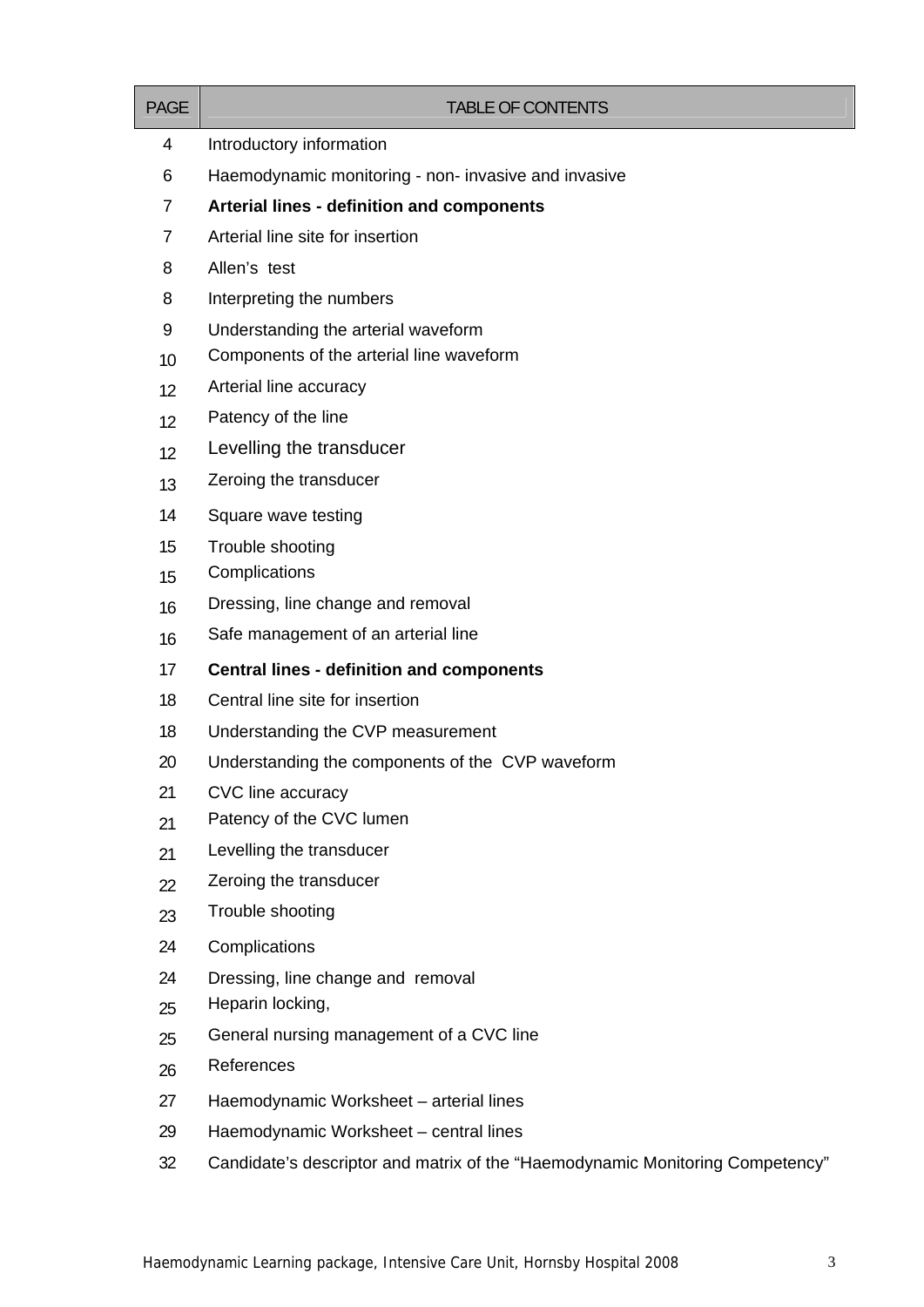## *INTRODUCTORY INFORMATION*

## **Purpose of the Package**

This learning package explains invasive haemodynamic monitoring, focusing on arterial and central lines. The purpose of the package is to provide, in an easily-accessible format, comprehensive information that assists with using invasive monitoring and an understanding of the principles behind it.

## **Expectation of Prior Learning**

There is an expectation that the staff member completing this learning package has an existing understanding of the anatomy and physiology of the cardiovascular system, and is able to perform a basic cardiovascular assessment.

## **Target Audience**

It is expected that all staff caring for a patient with an arterial or central line will complete this learning package.

This package will be useful for both the novice as well as those who would like to revise the subject.

## **Aims and Objectives**

By completing this learning package, staff will be able to:

- have the knowledge and skills necessary to care for a patient with an arterial and/or central line.
- detect and prevent potential complications associated with an arterial and/or central line.
- explain the conditions under which an arterial and/or central line may be required.
- take an active role in their own professional development.
- safely care for a patient with an arterial and/or central line.

## **Mode of Delivery**

This is a self-directed learning package, periodic cardiovascular workshops and regular in-services will be run in ICU to provide additional information.

## **Assessment Process**

Successful completion of the Haemodynamic Monitoring Competency will provide sufficient evidence that the aims and objectives of this package have been achieved. The assessment must be conducted by an accredited assessor who has completed the competency.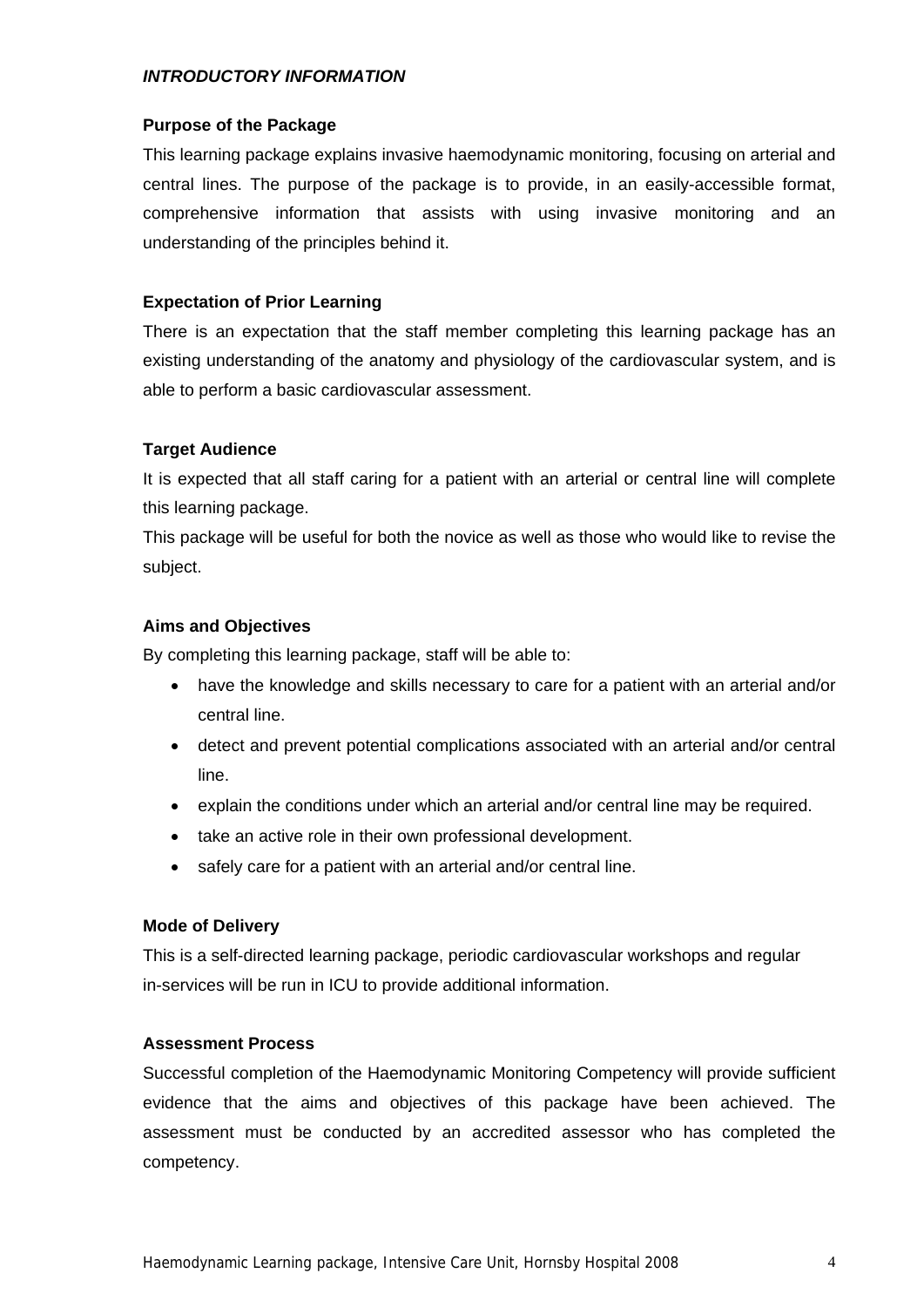## **Directions for Use**

- 1. Study the learning package.
- 2. Complete the worksheet.
- 3. Clinical Educator/Facilitator on the Unit/Ward will mark completed worksheet.
- 4. Assessment of competence using the "Haemodynamic Monitoring Competency".
- 5. Completion of competency documented in staff member's Education folder. Certification for the staff member's professional portfolio will be provided on application.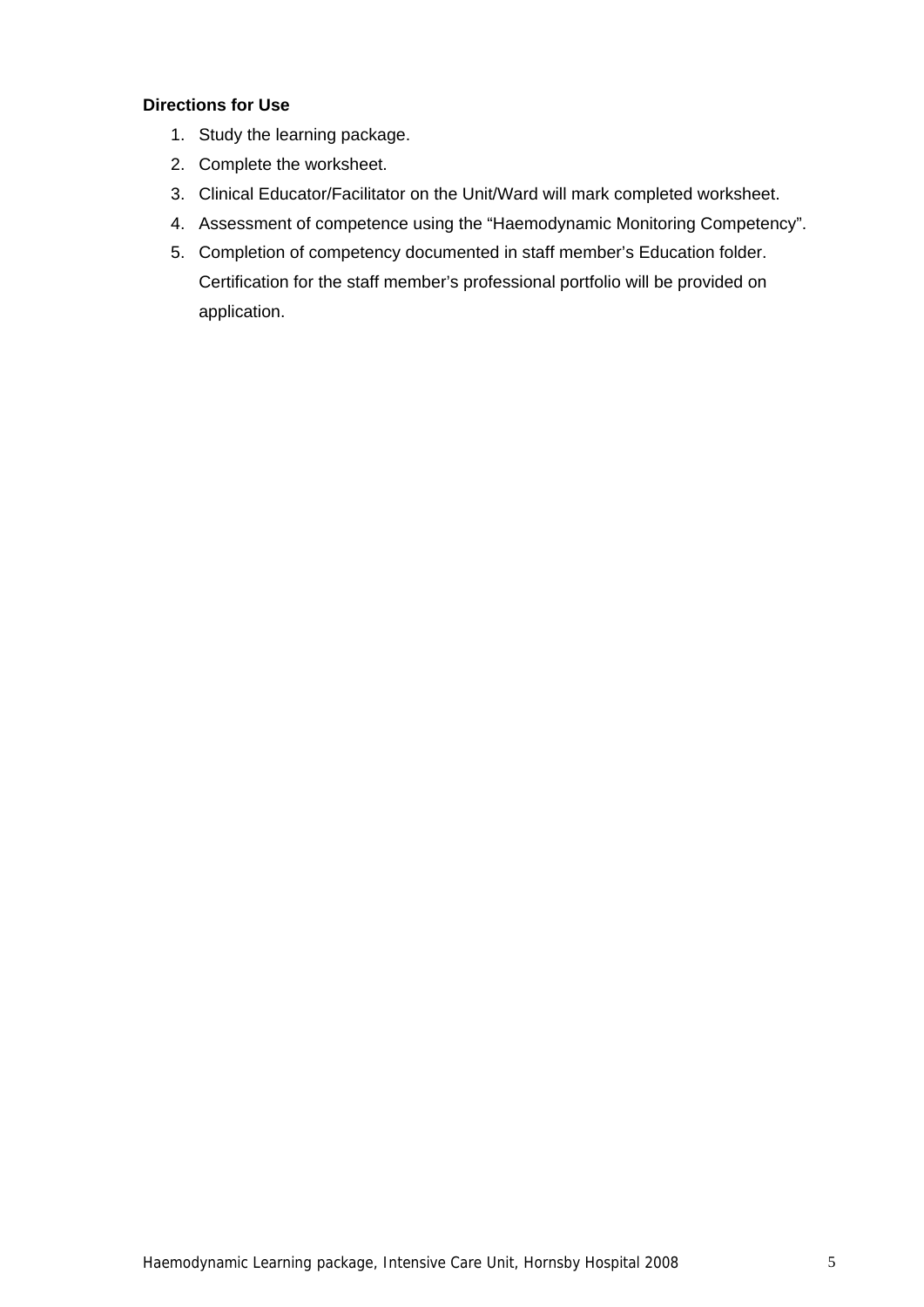## *HAEMODYNAMIC MONITORING*

Haemodynamic monitoring provides information about the functioning of the cardiovascular system of the patient. It can be used for the diagnosis and treatment of the patient. This can be achieved by non-invasive or invasive methods, continuously or intermittently depending on the requirements of the patient.

**Non-invasive monitoring** does not require any device to be inserted into the body and therefore does not breach the skin. Non invasive haemodynamic monitoring is achieved by:

- blood pressure reading from a manual cuff pressure,
- heart rate from the electrocardiograph (ECG),
- temperature (surface)
- respiratory rate and end tidal CO2 monitoring
- pulse oximetry (saturation readings)
- urine output and
- measurement of jugular venous pressure (JVP)

**Invasive monitoring** is achieved by the insertion of an arterial, central or pulmonary artery catheter. Arterial and central lines are used most commonly in intensive care patients. A pulmonary artery catheter is used less frequently. *This learning package will concentrate on arterial and central lines only.* 

The use of invasive pressure monitoring provides:

- a more in-depth understanding of the patient's condition, ie; helps with making a correct diagnosis
- continuous and accurate blood pressure measurement,
- allows for the adjustment of treatments in a more appropriate manner and
- provides continuous access for regular blood samples

## **Comparison between a non invasive and invasive blood pressure measurement**

The two readings are measuring different components of the circulating blood volume. Comparing the two allows the accuracy of the arterial line reading to be assessed.

An arterial line measures the amount of force exerted by circulating blood over a specific area.

Sphygmomanometer blood pressure readings measure flow (circulating blood volume) over a specific time.

In a healthy patient there should be no greater than 10mmHg difference in the mean arterial pressure (MAP) recorded by either method.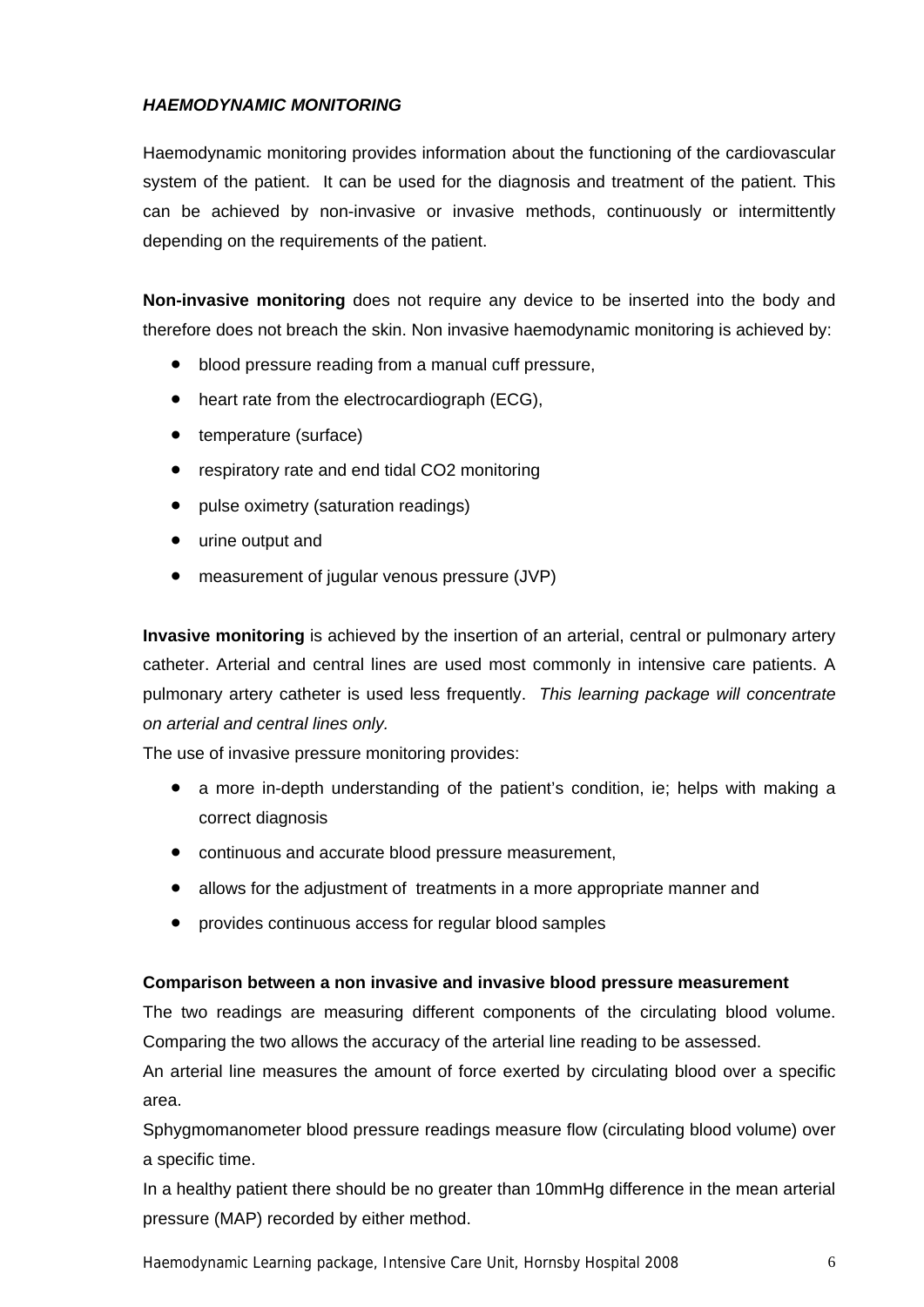## *ARTERIAL LINES*

An arterial line is a cannula placed into an artery so that the actual pressure in the artery can be measured. This provides continuous measurement of systolic blood pressure (SBP), diastolic blood pressure (DBP) and mean arterial pressure (MAP). The cannula is connected to an infusion set fitted with a transducer. This line consists of 3 sections:

- o a hard, rigid, non-compressible section of tubing
- o the transducer itself and
- o soft, wide-bore tubing.

The cannula detects the flow of blood and the pressures exerted with each contraction of the heart. These mechanical pressures are transmitted through the cannula into the fluid filled rigid tubing and up to the transducer. The transducer converts this mechanical pressure into kinetic energy. The kinetic energy is then transmitted to the monitor and graphically displayed on the monitor as both numerical pressures and an arterial waveform.



Hornsby Ku-Ring-Gai Hospital Intensive Care unit photograph taken by J Melloh (CNS), 2008

## **Arterial line site for insertion**

The catheter may be inserted by a qualified medical officer into the radial, femoral, brachial or pedal artery however the site of choice is the radial artery. The radial artery site is readily accessible and there is usually good collateral flow to the hand via the ulnar artery. It is also easy to compress (to affect haemostasis) following removal of the arterial line. An Allen's test should be performed by the medical staff prior to the insertion of a radial arterial line.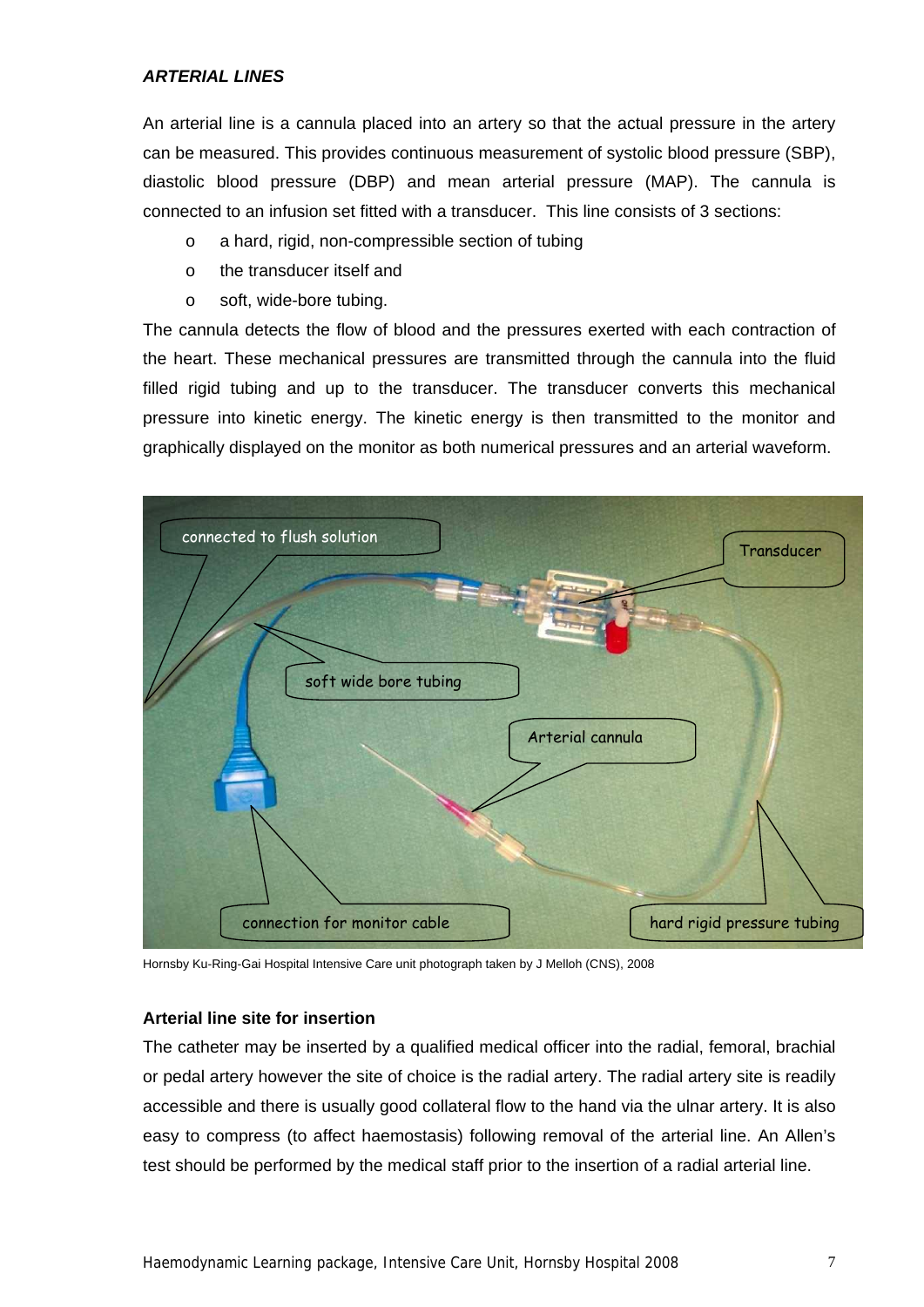## **Allen's Test**

- Elevate the hand to be cannulated and apply pressure to occlude both the radial and ulnar arteries.
- Observe the hand blanching as circulation is restricted.
- Release the pressure on the ulnar artery only and observe the hand for return of circulation (hand should reperfuse within 10 seconds).
- Once collateral circulation is established then it is safe to use the radial artery for an arterial line without compromising circulation to the patient's hand.



#### Radial artery **Ulnar artery**

Hodges, R; Garrett, K; Chernecky, C; Schumacher, L. (2005) Real World Nursing Survival Guide, hemodynamic monitoring, Elsevier Science, United States of America

Nursing responsibilities during the insertion procedure include:

- assist with patient positioning and explanation to the patient
- preparation of the flush bag and transducer system
- ensure infection control procedures and protocols are adhered to
- assist the medical officer as required
- closely monitor the patient during the procedure.

In order to competently manage a patient with an arterial line the nurse is required to:

- interpret the data on the monitor,
- respond appropriately (adjust treatments as necessary)
- understand the components of the waveform
- observe for complications and
- troubleshoot as needed

## **Interpreting the numbers**

The SBP, DBP and MAP are all displayed but it is the MAP that tends to guide our practice. The MAP is the average arterial pressure during the cardiac cycle, and it provides an overall indication of peripheral tissue perfusion. For this reason, the MAP is used clinically to help guide management of the patient's haemodynamic status. In critically ill patients, the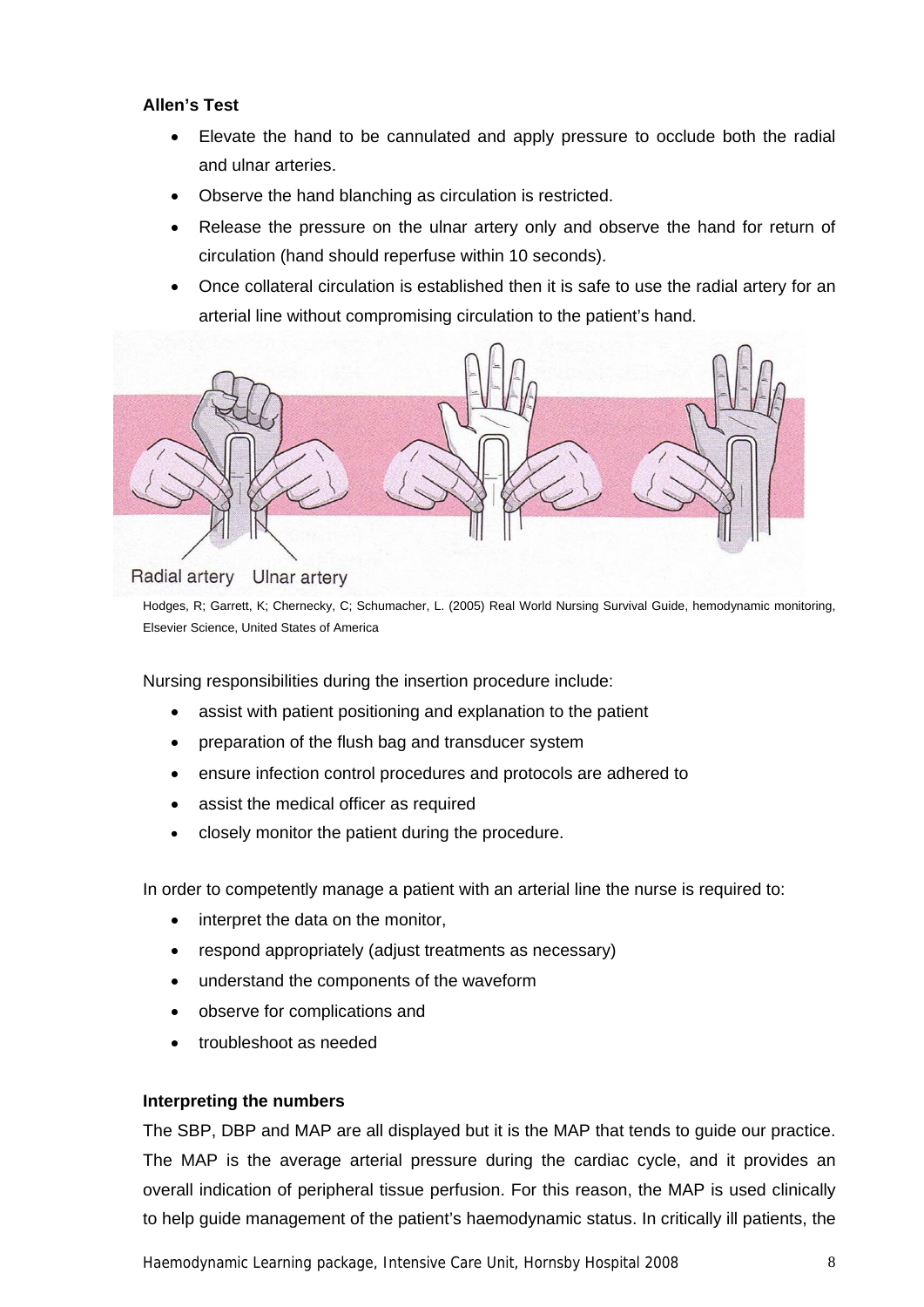MAP is normally maintained  $\geq 70$ mmHg in order to maintain adequate renal and cerebral perfusion. MAP is automatically calculated by the bedside monitor, but can also be calculated by using the equation.

$$
MAP = \underline{\text{Systolic BP} + (\text{Diastolic BP} \times 2)} \qquad \text{or} \qquad \frac{1}{3} \text{systolic}^{2}/3 \text{ diastolic} = MAP
$$





<sup>©</sup> John Wiley & son, Inc

The waveform is a diagrammatic representation of the flow of blood in the artery. It correlates directly with the ECG trace. The ECG trace is the electrical activity of the heart and the arterial waveform is a diagrammatic trace of flow of blood or mechanical response to the electrical activity.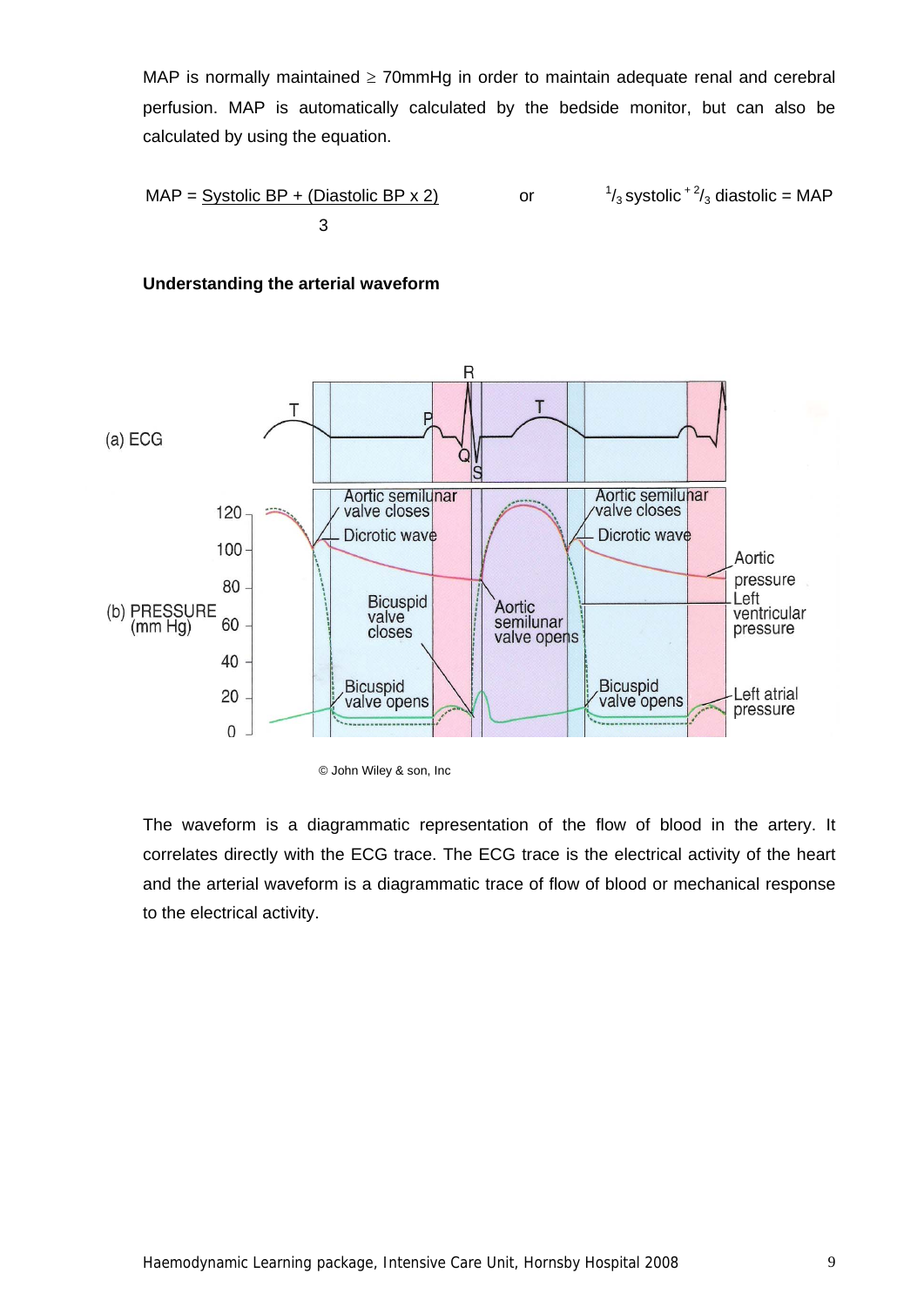## **The wave form consists of 4 components:**

- 1. Peak Systolic Pressure (PSP)
- 2. Dicrotic Notch
- 3. Diastolic Pressure
- 4. Anacrotic Notch



Headley, J. (2002) Invasive hemodynamic monitoring:

## **Peak Systolic Pressure (PSP)**

This reflects maximum left ventricular systolic pressure. This phase begins with the opening of the Aortic Valve. A sharp uprise is seen in the waveform that reflects the outflow of blood from the left ventricle and into the arterial system. (QRS complex on ECG) The upward stroke is also referred to as the ascending limb.

## **Dicrotic Notch**

With the greater pressure in the aorta than in the left ventricle, blood flow attempts to equalise by flowing backwards, this causes the aortic valve to close. On the waveform, aortic valve closure is seen as the dicrotic notch. This event marks the end of systole and the onset of diastole (end of T wave on ECG). This is not the case for a radial arterial line, however this will be explained later.

## **Diastolic Pressure**

This value relates to the level of vessel recoil or amount of vasoconstriction in the arterial system. There is also a relation between the diastolic pressure and diastolic time during the cardiac cycle. During diastole, there must be ample time for the blood in the arterial system to drain down into the smaller arteriole branches. If the heart rate is faster and therefore has a shorter diastolic time, there is less time for run off into the more distal branches. The result is a higher diastolic pressure. This decline in pressure during diastole is called the descending limb.

## **Anacrotic Notch**

During the first phase of ventricular systole (isovolumetric contraction), a presystolic rise may be seen. This rise is called the anacrotic notch, which will occur before the opening of the aortic valve. This wave typically will be seen only in central aortic pressure monitoring, an aortic root tracing, or in some pathological conditions.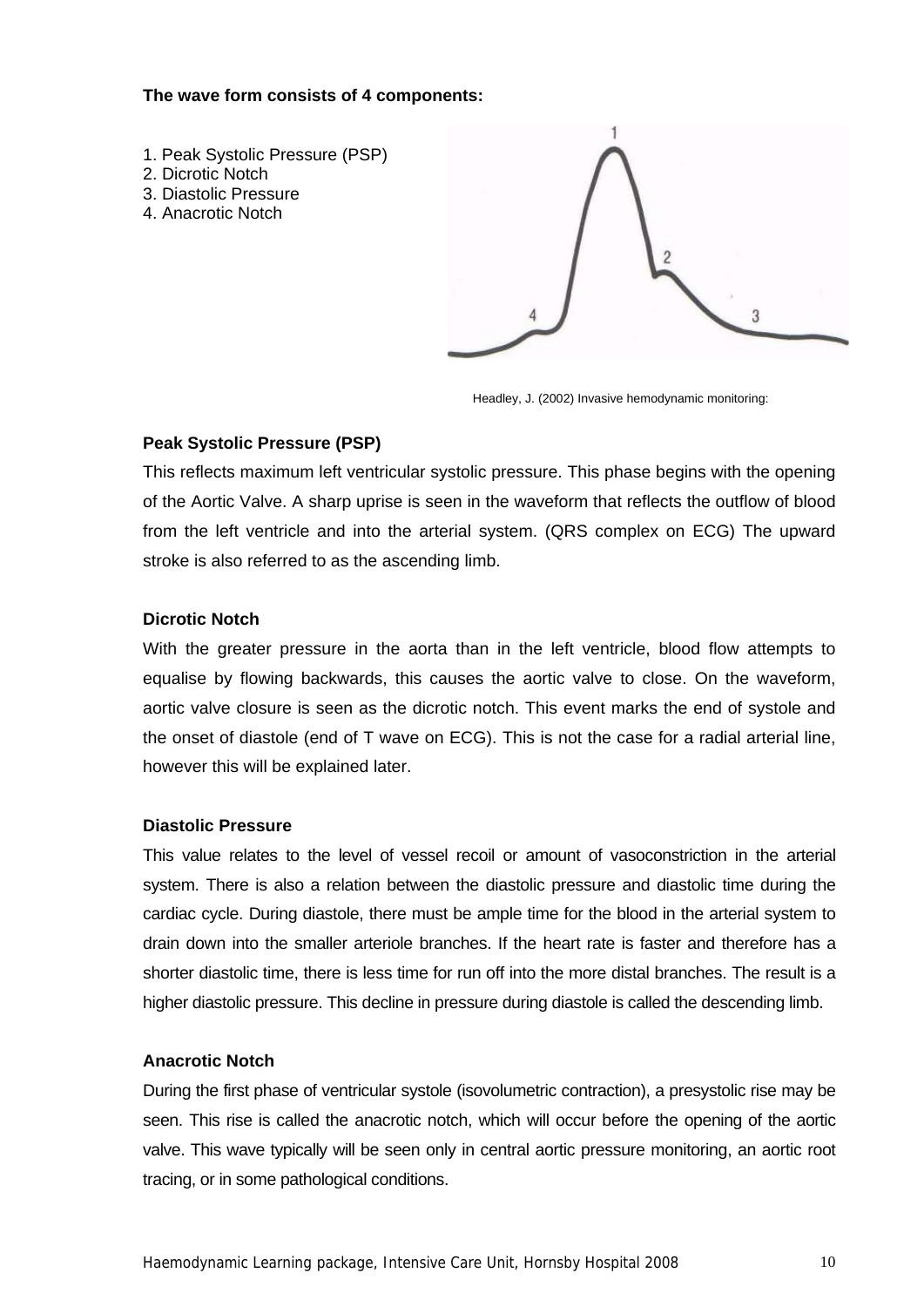## **Pulse pressure**

The difference between the systolic and diastolic pressure is called the pulse pressure. Factors that can affect the pulse pressure are changes in stroke volume, as noted in the systolic pressure, and also changes in vascular compliance, as seen in the diastolic pressure.

## **Incisure notch**

In a radial arterial waveform the second notch is called the incisure and represents the pressure rise caused by the rebound of the wave from the periphery. If circulation is "shut down" the incisure occurs higher up the pressure downstroke. If peripherally dilated it occurs further down the pressure downstroke or may even appear as a second small pressure wave.



Darovic GO: Hemodynamic Monitoring: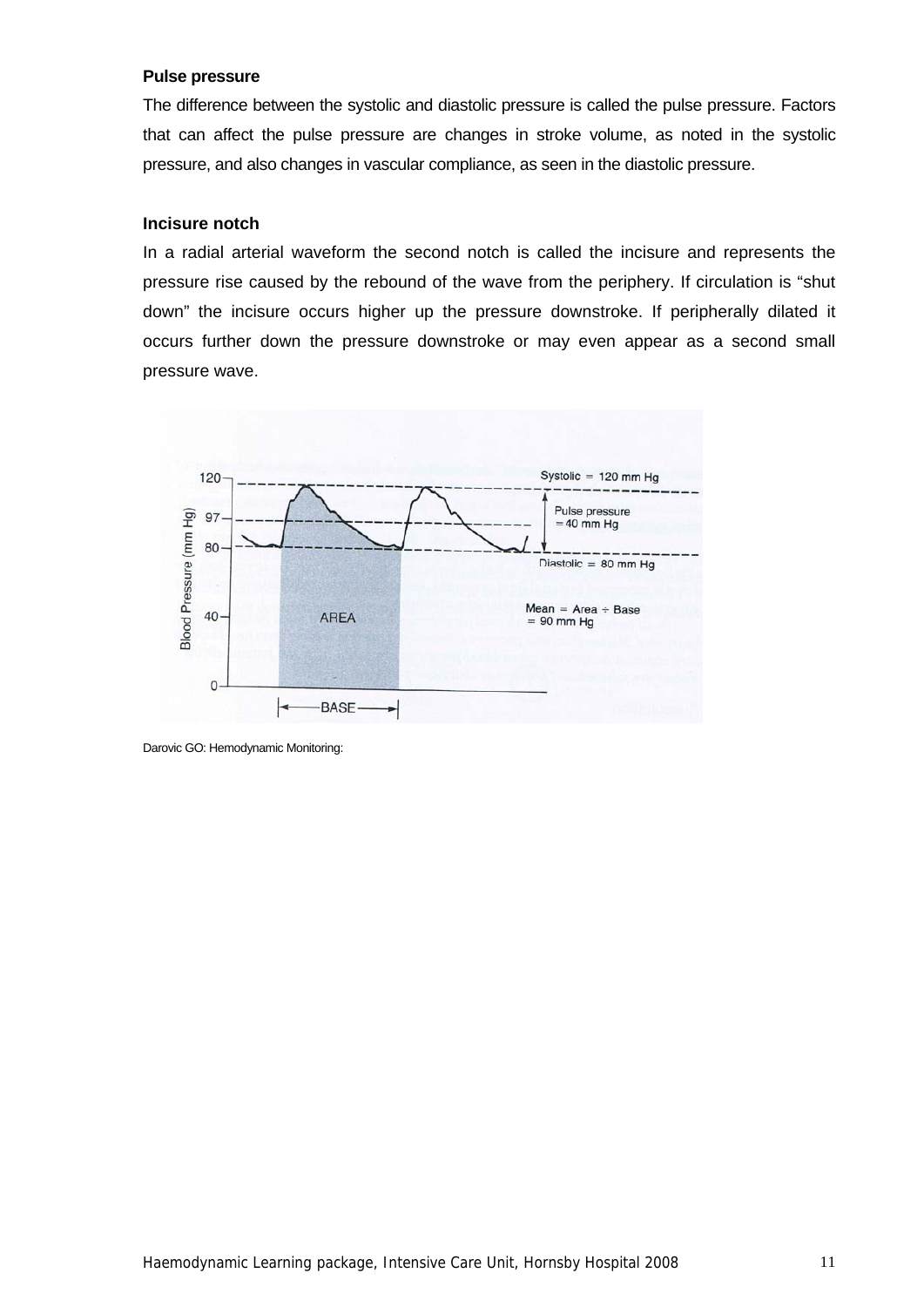## **Arterial line waveform alterations**

*Pulses alternans* is an abnormality where during a regular sinus rhythm. it refers to a regular, alternating pattern of changes in pressure pulse, with every other pulse being slightly greater than the previous one. It results in an alteration of weak and strong beats without change in the pulse rate.

*Pulses paradoxus* is when there is a large decrease in systolic blood pressure and pulse waveform during inspiration. The normal fall in pressure is less than 10mmHg. An excessive decline may be a sign of tamponade, adhesive pericarditis, severe lung disease, advanced heart failure.





Headley, J. (2002) Invasive hemodynamic monitoring:

Pulses Alternans is an abnormality where during a regular sinus rhythm, there is regular altering amplitudes of the peak systolic pressures. This condition may be a result of alterations in calcium or myocardial muscle fibres. Pulses alternans is a valuable visual assessment tool for patients with severe left ventricular failure. Clinically, the varying amplitudes may be difficult to palpate at a peripheral artery.

During inspiration, there is a lower intrathoracic pressure. This lower pressure results in an increased pooling of blood in the pulmonary vasculature. There is then less blood volume in the left side of the heart. As a result of this phenomenon, systolic pressure may be 3 to 10mm Hg lower on inspiration.

On expiration, the blood volume that was pooled in the pulmonary bed during inspiration is now shunted to the left heart. This increase in blood volume is responsible for a higher systolic pressure on expiration.

When there is a greater than 10mm Hg difference in systolic pressures from inspiration to expiration, the abnormality is referred to as *pulses paradoxus*. A variety of conditions can cause this phenomenon. More common conditions include inspiratory exaggerations, either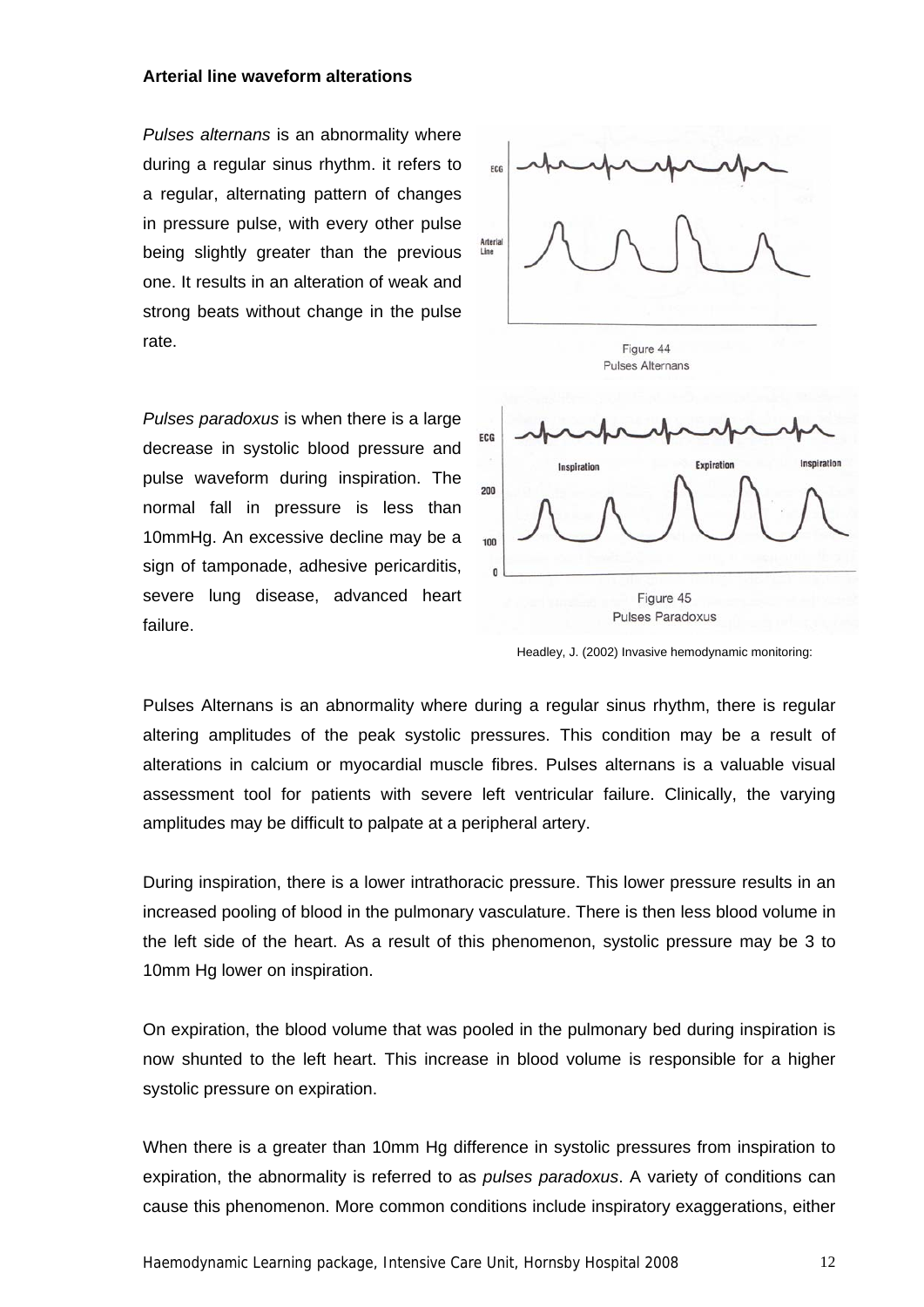from patient-related causes of pathophysiological -related causes and pericardial diseases. The mechanism is the alteration in venous return to the right heart and changes in intrathoracic or intrapericardial pressures.

*Aortic stenosis* produces a small pulse wave with a delayed systolic peak. This lower systolic pressure is a result of slowed ventricular ejection through the stenotic aortic valve. The dicrotic notch is often not well defined from abnormal closure of the valve leaflets during the onset of diastole. Since the systolic pressure is lower, these patients have a narrow pulse pressure.

*Aortic insufficiency* is also known as aortic regurgitation. This condition is classically identified by a wide pulse pressure. During diastole, the left ventricle receives more backflow blood volume form the incompetent valve. This increase in blood volume is reflected as a higher peak systolic pressure during the next systole.

*Atrial Fibrillation*, with the classic irregularity, produces varying amplitudes in the arterial waveform. During episodes of premature ventricular complexes, the shortening of the diastolic filling time is also noted with a resultant decrease in systolic amplitude.

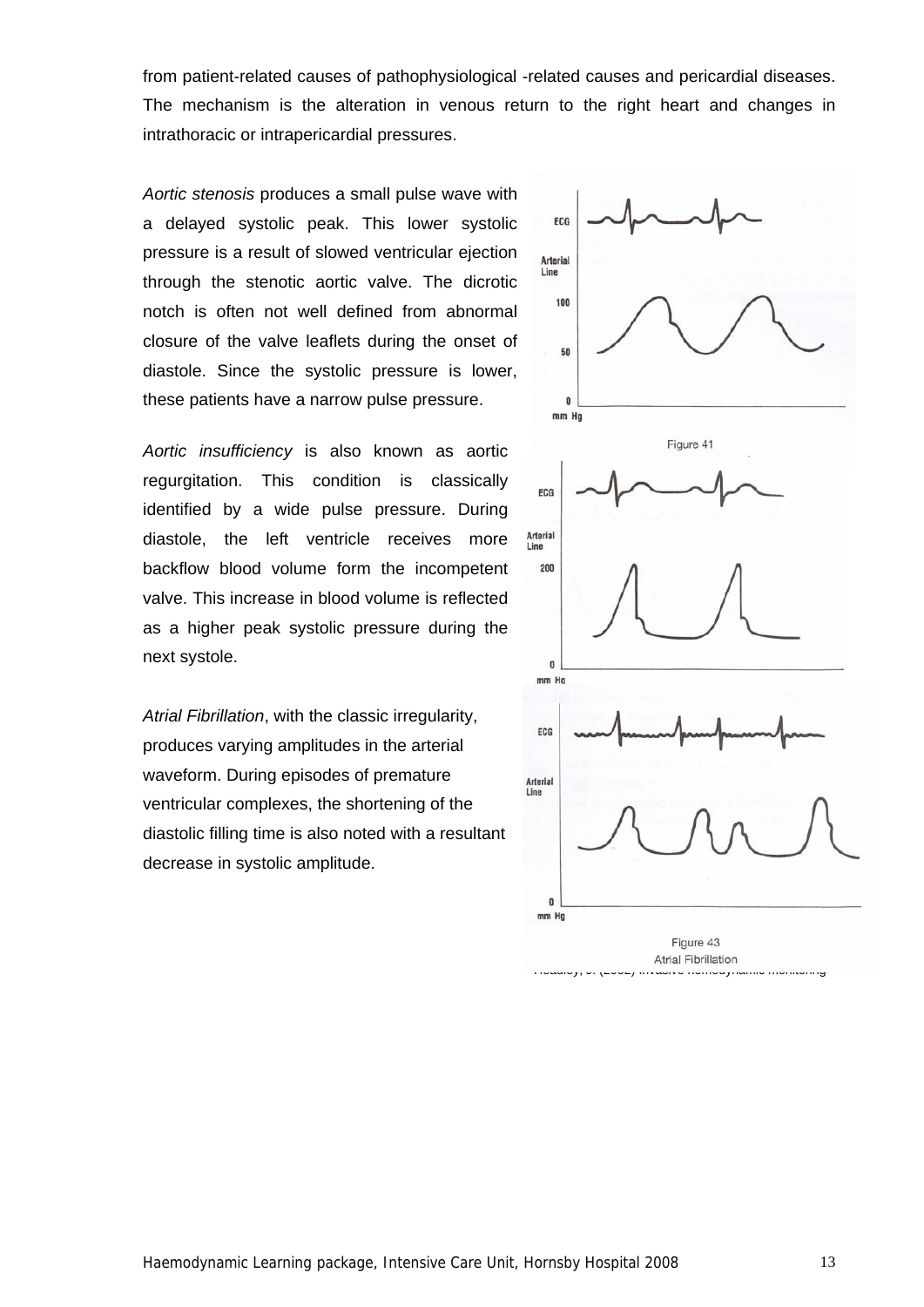## **Arterial line accuracy**

The clinical usefulness of the invasive haemodynamic monitoring system is dependent on the accuracy of the information it provides. When caring for a patient with invasive haemodynamic monitoring, there are several important nursing responsibilities that will help to maintain accuracy. These responsibilities include:

- patency of the line
- levelling the transducer
- zeroing the transducer and
- square wave testing

each of these 4 responsibilities need to be carried out at the commencement of each shift, following a change in the patient's position / bed height, and after access to the line.

## **Patency of the line**

Patency of the monitoring system is maintained by connecting the soft tubing to a bag of 0.9% Sodium Chloride 500mL + 1000units Heparin, this is called the flush solution. This fluid bag is then placed into a pressure bag which is inflated to 300mmHg, pressurising the flush solution. At a pressure of 300mmHg approximately 3mL/hr of fluid is administered to the patient.

The flush solution serves a number of purposes.

- It provides a continual slow flow of fluid through the monitoring system to maintain line patency
- It allows the monitoring system to be flushed using the fast-flush device on the transducer
- It provides a medium for the transmission of physiological pressure waves from the patient to the transducer

## **Levelling the transducer**

The purpose of levelling is to align the disposable transducer with the tip of the invasive catheter. It will ensure that there is a standard position used in relation to the atria in order to achieve consistent measurements. Levelling minimises the effect of hydrostatic pressure on the transducer, ensuring the accuracy of the measurement. If the transducer is positioned too low, the fluid within the tubing above the transducer exerts a greater pressure on the transducer and produces an abnormally high pressure value. If the transducer is positioned too high, the fluid within the tubing above the transducer exerts a lower pressure and produces an abnormally low pressure value. For every 2.5cm the transducer is below the tip of the catheter, the fluid pressure in the system increases by 1.87mm and visa versa if the transducer is above the tip of the catheter.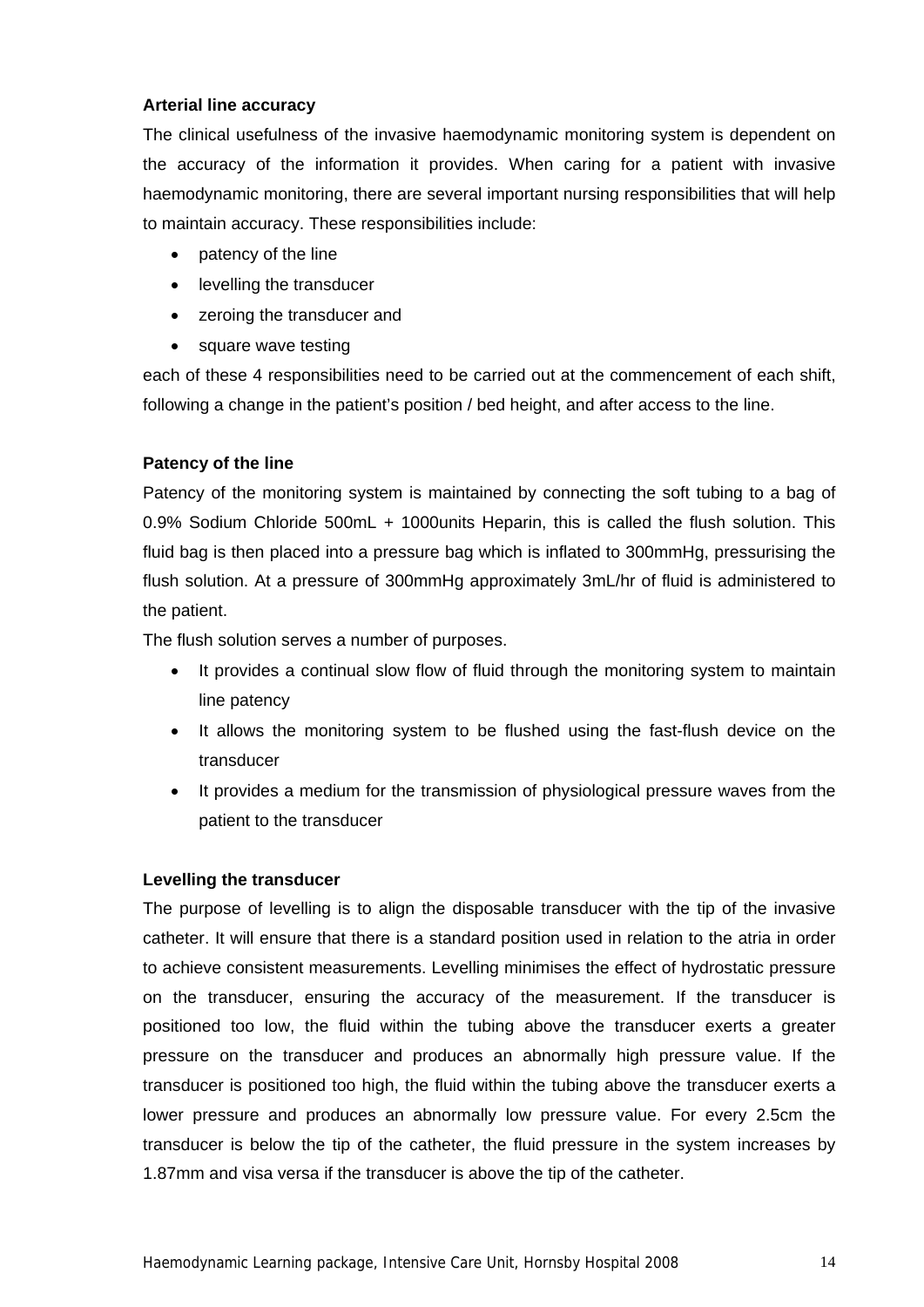## **Method**

At HKH the arterial line transducer is levelled to the tip of the catheter as mentioned above. This means that for a radial arterial line the transducer will be secured to the wrist of the patient, requiring only a short length of hard rigid tubing between the cannula and the transducer. Therefore there is very little distortion of the waveform from the cannula to the transducer. As a result a constantly accurate SBP, DBP and MAP are achieved.

Some units use the phlebostatic axis to level their arterial lines to, this requires a longer length of hard rigid tubing and results in increased distortion of the waveform to the transducer. The SBP and DBP numerics may be inaccurate but the MAP will remain constant. Irrespective to where the transducer is levelled as long as everyone is using the same reference point then the treatment and management of the patient will remain unchanged.

## **Zeroing the transducer**

Zeroing is designed to negate the influence of external pressures, such as atmospheric pressure, on the monitoring system. Zeroing the arterial line ensures that only the actual pressures from the patient will be measured by the transducer, thus providing accurate data on which to base treatment decisions.

## **Method**

- 1. The monitor alarms are suspended
- 2. The three-way tap at the transducer is turned off to the patient. This blocks all pressure readings from the patient.
- 3. The cap/bung is removed. This opens the monitoring system to air and atmospheric pressure. At this point the pressure waveform and pressure readings on the monitor will be temporarily lost.
- 4. Select the 'art' box on the monitor
- 5. Scroll down to the 'zero' tab, select this and wait. Watching the monitor you will see both the flattened pressure waveform and the pressure value will be seen to return to '0'.
- 6. Turn the three-way tap at the transducer off to air and replace the red bung this will open the arterial line to the patient.
- *7.* The pressure waveform, and values will reappear on the monitor.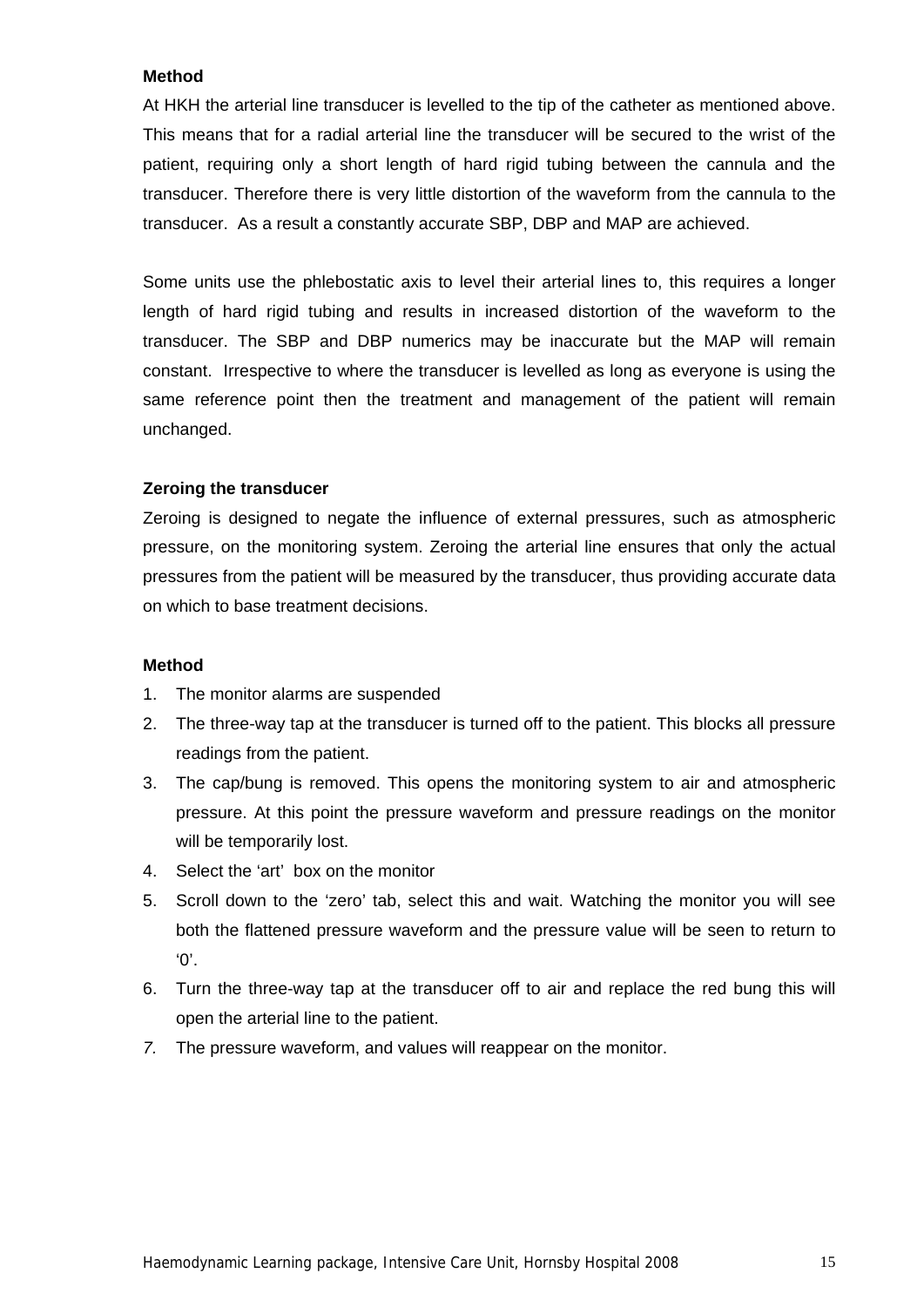## **Square wave testing**

This test is designed to assist the bedside nurse in identifying if the arterial line is over or underdamped.

## **Method**

- 1. Activating the fast flush device on the transducer.
- 2. Observe the arterial line waveform square off at the top of the scale and then drop to zero as the flush is released.

## *Optimally Damped System*

When the fast flush of the continuous flush system is activated and the quickly released, a sharp upstroke terminates in the flat line at the maximum indicator on the monitor. this is then followed by an immediate rapid downstroke extending below baseline with just 1 or 2 oscillations within0.12 seconds (minimal ringing) and a quick return to baseline. The pressure waveform is also clearly defined with all components of the waveform visible, such as the dicrotic notch.



Darovic GO: Hemodynamic Monitoring:.

Nil intervention required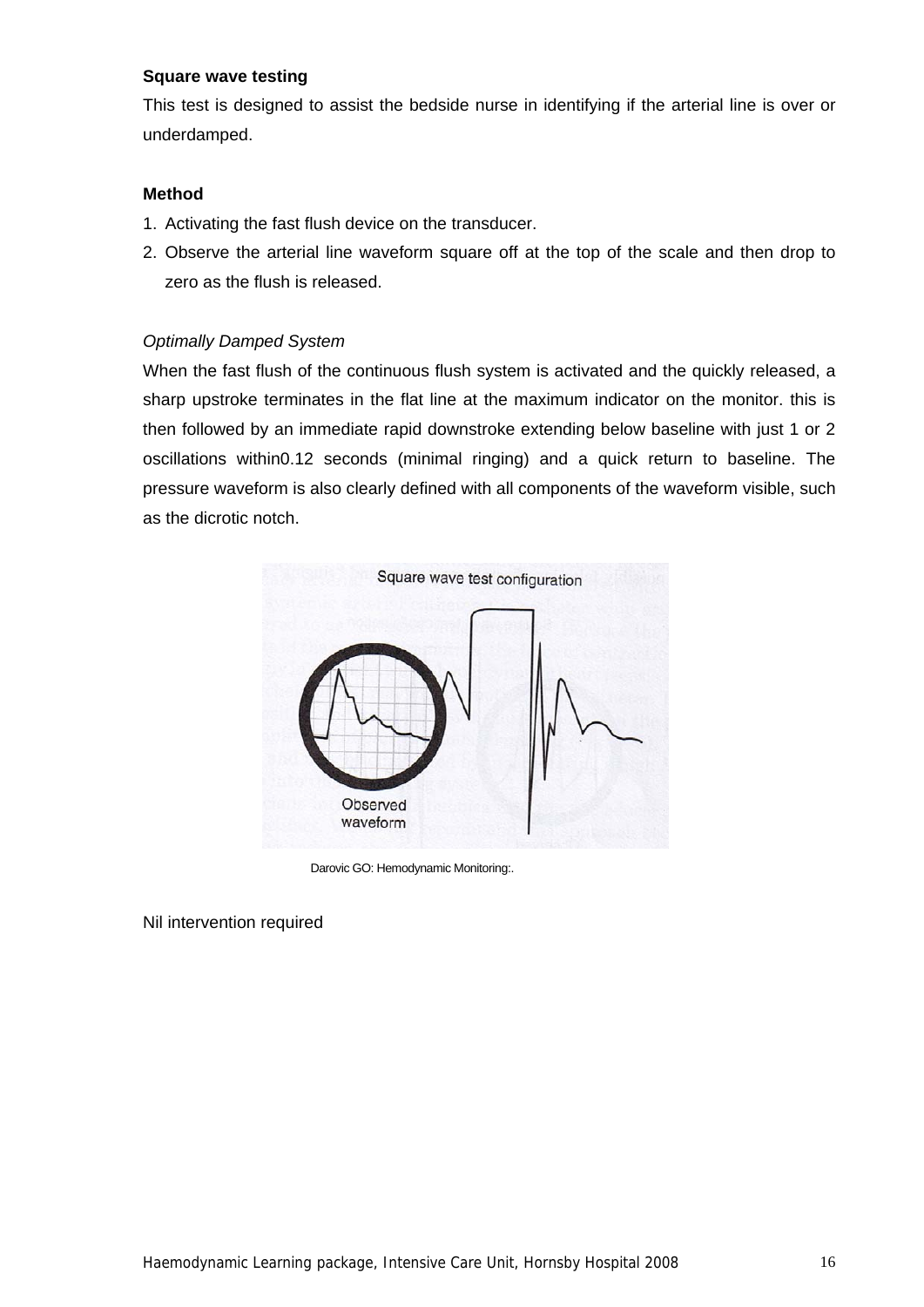## *Overdamped System*

Overdamping of the pressure waveform occurs when activation of the fast flush device generates a slurred upstroke and downstroke with no oscillations above or below the baseline. It leads to underestimation of the systolic pressure and falsely high diastolic as well as poor defined components of the pressure trace (no dicrotic notch)



 *Darovic GO: Hemodynamic Monitoring:.*

## To correct this:

Check for the presence of clots/air bubbles in the catheter or tubing Ensure that the catheter is not resting against a vessel wall. Check for any kinking in the catheter or tubing Change the tubing to a short rigid monitoring tubing set.

#### *Underdamped System*

Underrdamping of the pressure waveform occurs when activation of the fast flush device generates a waveform that is characterised by numerous (more than three) amplified oscillations above and below the baseline. It leads to an overestimation of the systolic pressure and the diastolic may be underestimated. It does however leave the mean arterial pressure unchanged.



*Darovic GO: Hemodynamic Monitoring:*

## To correct this:

Remove excessive lengths of tubing and/or multiple stopcocks.

Patient factors such as tachycardia and high cardiac outputs states may lead to an underdamped state. It is more common to see an underdampened waveform in a young healthy patient as they produce strong contractions that may cause an overshoot or increased resonance in the fluid filled system.

In both of these cases, the accuracy of the haemodynamic data is reduced, which may have implications for patient management.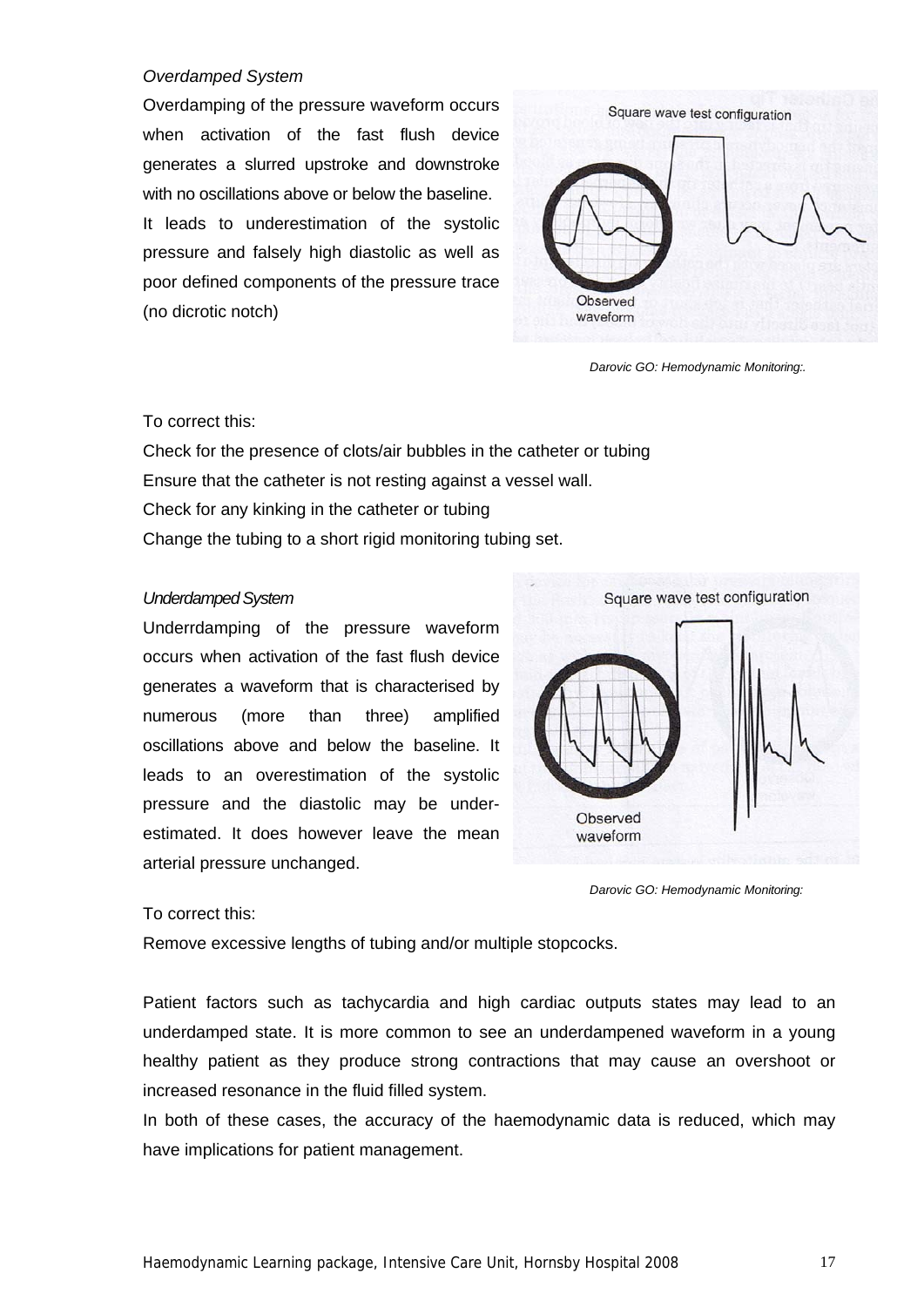## **Trouble shooting**

| <b>Problem</b>          | <b>Solution</b>                                           |
|-------------------------|-----------------------------------------------------------|
| Difficulty with zeroing | Check all equipment and connections, taps & lines         |
| Does not reach "O"      | Ensure line is correctly labelled on the monitor          |
| Waveform does not reach | Ensure adequate fluid in pressure bag and pressure is at  |
| baseline                | 300mmHg                                                   |
|                         | Ensure all roller clamps are open                         |
|                         | Check system for air bubbles and blood clots              |
|                         | Consider replacing transducer cable to monitor            |
| Unable to aspirate      | Check patient side of line for any kinks                  |
|                         | Ensure 3 way tap is open in the correct direction         |
|                         | Apply gentle traction on cannula while trying to aspirate |
|                         | Flush gently                                              |
|                         | Consider replacing cannula                                |
| Falsely high readings   | Check position of catheter and transducer                 |
|                         | Check waveform appears normal, not over/under dampened    |
|                         | Re zero                                                   |
|                         | Remove any kinks/ air bubbles/ clots                      |
|                         | Perform manual blood pressure to confirm reading          |

## **Complications**

- Haemorrhage ensure line and all connections are secure, luer lock caps insitu, insertion site visible at all times, immobilise limb/joint.
- Infection maintain dressing patency, monitor for signs of infection, attend line/dressing changes as per protocol.
- Disruption to distal circulation monitor line for air bubbles, monitor limb distal to line for colour, temperature, movement and sensation, **NEVER** inject any fluids/medications through line other than the flushing solution insitu.
- Blockage and clotting monitor line for obvious clots/kinks/clamps, monitor waveform for patency and correct pressure in flushing system.
- Accidental or patient removal ensure line and dressing secure, maintain visibility, inform patient of risks and care of their arterial line (if possible), immobilise limb/joint as much as possible, some patients may require use of mechanical restraint (in accordance with HKH ICU Mechanical Restraint flowchart and the NSCCH restraint policy).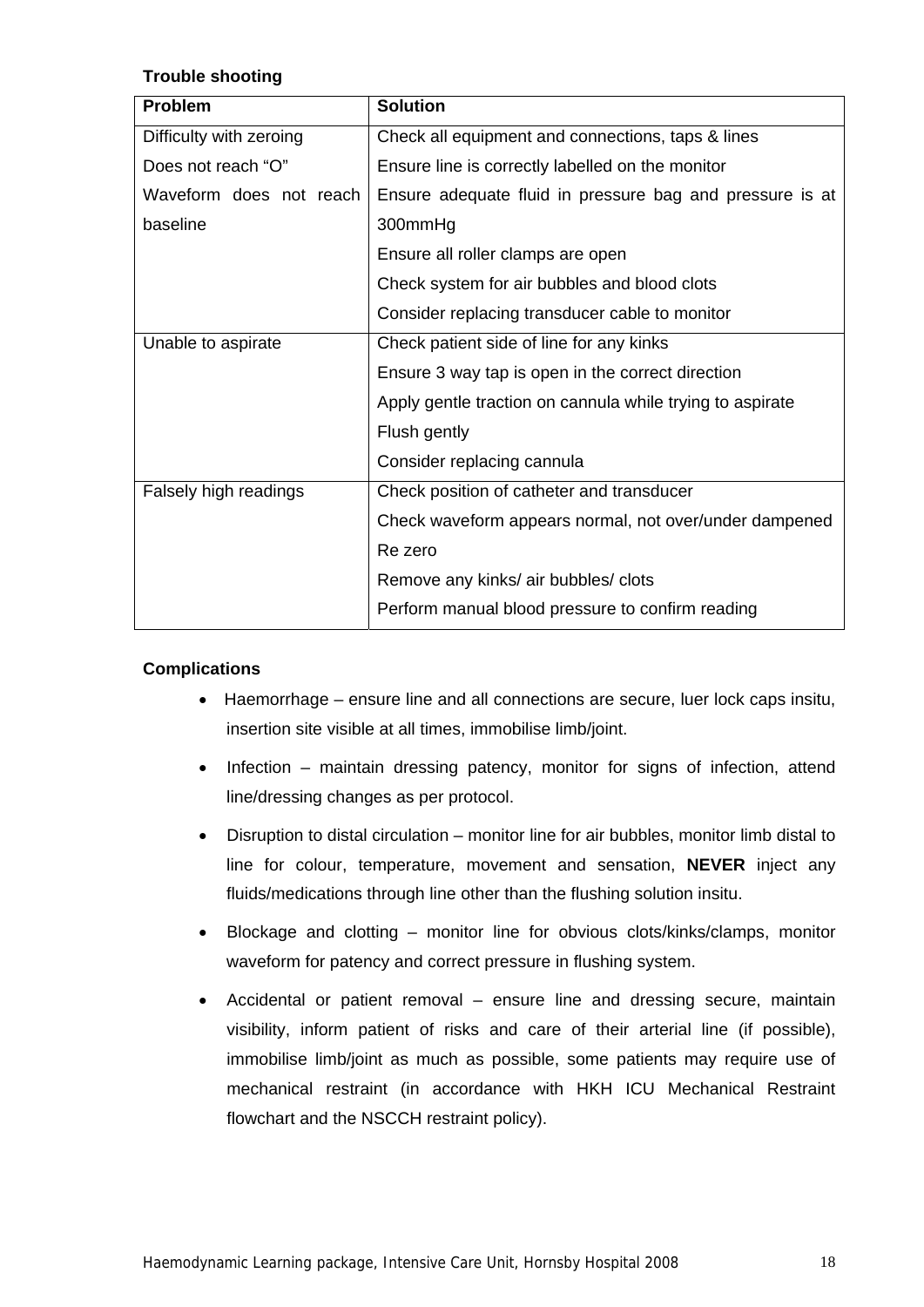## **Dressings, Line Change and removal**

- Ensure the arterial line dressing is intact. The dressing used for arterial lines in ICU at HKH is Tegaderm. See ICU Manual, for dressing and line change (A4), blood sampling (A5) and removal (A6) procedures.
- Check the patient care plan at the commencement of each shift to determine if the line and dressing change is due. Line/dressing changes are performed every 3 days. If attended remember to update the patient's care plan and progress notes accordingly
- An arterial line can remain insitu for an unlimited number of days. It is only removed on medical orders and usually because it is no longer required or when there is suspicion of arterial line site infection. Firm pressure needs to be placed on the site post removal for at least 5 minutes and a clear dressing placed over the site.

## **Safe management of an arterial line**

- Check the arterial line insertion site and monitor for bleeding, kinking, dislodgement, signs of infection, dressing is occlusive and the line is sutured in place.
- Observe limb perfusion **distal** to the insertion site especially when withdrawing blood or flushing the cannula.
- Ensure that the arterial line is secured at a secondary anchorage point to reduce the risk of accidental removal.
- Ensure accuracy of the arterial pressure data by levelling the transducer system at the beginning of each shift and following each patient position change, and by zeroing the transducer at the commencement of the shift and following any system disconnection.
- Check the flush solution is pressurised to 300mmHg, and is changed every 24hrs.
- Monitor the arterial pressure waveform and troubleshoot as needed.
- Educate the patient as required.
- Set patient specific BP limits based on the medical orders and the patient's acuity.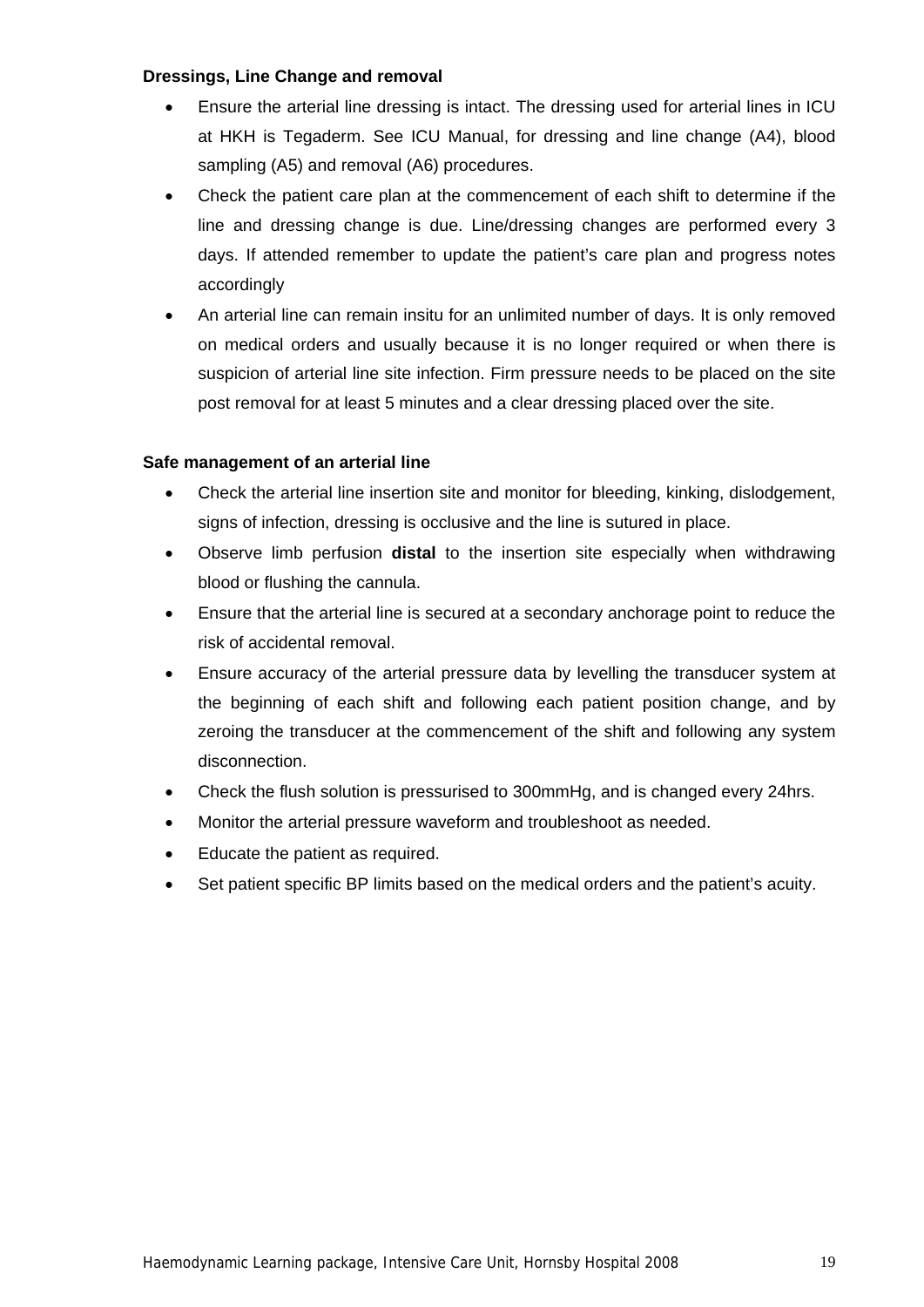## **Central Venous Catheter (CVC)**

A central venous catheter (CVC) is an invasive line that is inserted into a large vein where it measures the pressure generated by venous blood returning to the right side of the heart (the right atrium). A CVC can be made up of a single lumen or multiple lumens, multiple lumens are independent of each other and their exit into the blood steam is at different points along the catheter. The distal or brown lumen is the one that opens up at the very end of the catheter and is the one that is used to achieve central venous pressure (CVP) measurements. The catheter may have an antimicrobial coating.

If a CVP measurement is required then the distal lumen needs to be connected to a transducer line consisting of 3 sections:

- a hard rigid non compliant section of tubing
- the transducer itself and
- soft wide bore tubing.

The open end of the CVC detects the flow of blood in the vein and the pressures that are exerted with each contraction of the heart. These mechanical pressures are transmitted through the catheter into the fluid filled rigid tubing and up to the transducer. The transducer converts this mechanical pressure into kinetic energy. This kinetic energy is then transmitted to the monitor and graphically displayed on the monitor as both numerical pressures and a central venous waveform.



Hornsby Ku-Ring-Gai Hospital Intensive Care unit photograph taken by J Melloh (CNS) 2008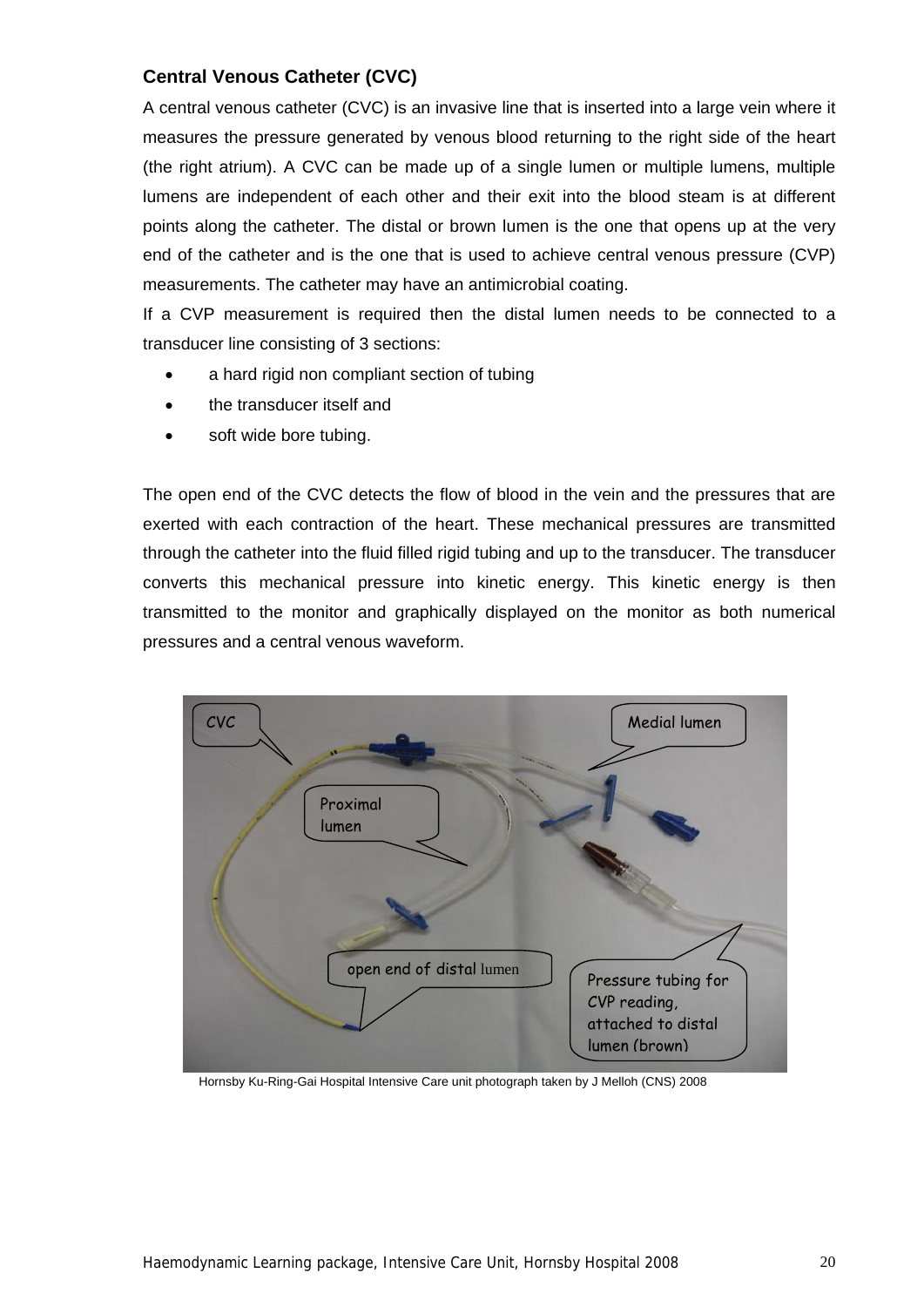## **Central line sites for insertion**

Several sites may be used but the subclavian is the optimal site of choice because of the longer subcutaneous tract, ease of fixation, ease of dressing and ease of keeping site clean. It also has the advantage of the lowest infection rate and increased patient comfort.

The internal jugular site has the lowest risk of pneumothorax on insertion and bleeding complication rates, but has a potentially higher infection rate.

The femoral vein site is easiest reached in an emergency but has a higher infection rate and decreased accuracy in CVP measurements.

The choice of site for central venous cannulation is determined by many factors including the balance between various risks associated with the technique (eg: patients' anatomical features like obesity), the duration required and the experience of the operator. CVC's are inserted by a qualified medical officer.

Nursing responsibilities during the insertion procedure include:

- assist with patient positioning and explanation to the patient
- preparation of the flush bag and transducer system
- ensure infection control procedures and protocols are adhered to
- assist the medical officer as required
- closely monitor the patient during the procedure
- ensure the procedure outlined on Intranet: T Drive/Policies HKHS/CLI 37 or OWP CLI Manual is followed.

In order to competently manage a patient with a central line the nurse is required to:

- interpret the data on the monitor,
- respond appropriately (adjust treatments as necessary)
- understand the components of the waveform
- observe for complications and
- troubleshoot as needed

## **Understanding a CVP measurement**

The primary use of the CVP measurement is to provide an indication of Right Ventricular Filling. In clinical situations of inadequate tissue perfusion - (eg indicated by reduced urine output, decreased blood pressure, poor peripheral perfusion) the CVP can be used as a guide for the administration of fluid volume. The aim of the fluid volume is to increase ventricular preload and thus increase stroke volume and cardiac output. An increase in cardiac output will increase the despatch of oxygen from the heart - the ultimate aim being to increase blood flow and oxygen delivery to tissues. Improved perfusion would be indicated by improved urine output, improved peripheral perfusion, etc.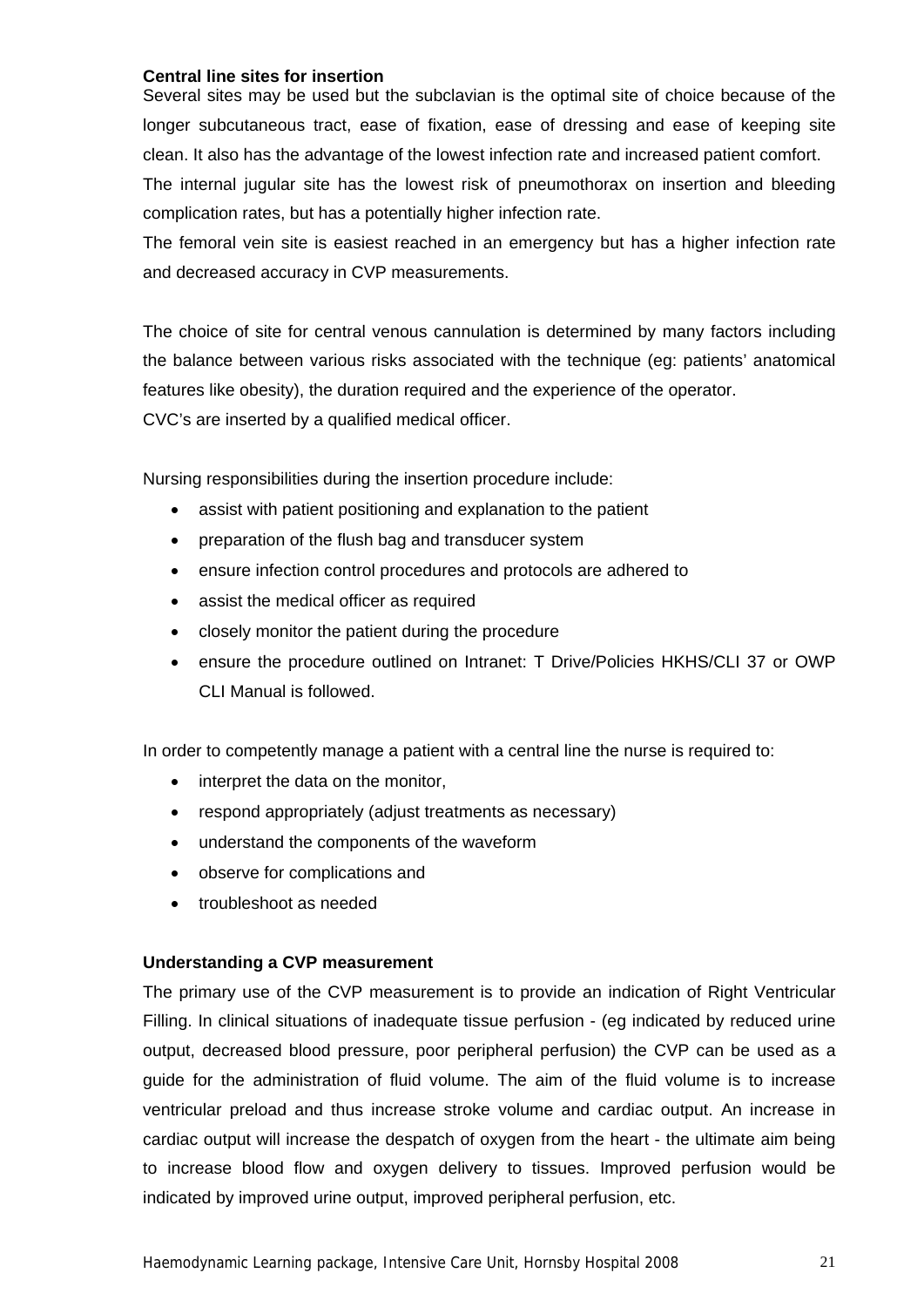Clinically, fluid is given and CVP used as a guide to determine the degree of ventricular loading. The consequence of overfilling will be ventricular engorgement and decreased cardiac output. The aim is to find a point where the ventricle is "optimally preloaded" and to avoid overload. If the ventricle has been judged to be optimally preloaded and the signs of poor perfusion remain, indicating inadequate cardiac output, then medications to increase contractility may be used (eg adrenaline, dopamine, dobutamine etc).

The CVP is never treated as an isolated number. For instance if the patient is well perfused, has good end organ function, and is haemodynamically stable then the measurement of a low CVP has no significance and would not be "treated".

Positive End Expiratory Pressure (PEEP) and Continuous Positive Airway Pressure (CPAP) raise intra-thoracic pressure during expiration (CPAP maintains a positive pressure during both inspiration and expiration). A proportion of this positive pressure can be transmitted to the vessels within the thorax and the pericardium. From the previous discussion on preload you will remember that preload is a distending or "stretching" pressure on the heart muscle fibers. Any pressure pushing from the outside is in effect pushing against the pressure inside the ventricle (cavity pressure). The effective pressure is actually the cavity pressure (CVP) less any transmitted intrathoracic pressure. This is important clinically because in the setting of high levels of PEEP / CPAP the CVP taken alone will overestimate the effective preload (ie: read higher than it actually is).

## **Interpreting the numbers**

During diastole, the tricuspid valve opens to allow right ventricular filling prior to systole. When the tricuspid valve is open, there is an unobstructed passage between the tip of the catheter and the right ventricle, the pressure measured at this stage provides a reflection of right ventricular filling pressure, or, right ventricular end-diastolic volume (RVEDV). The CVP is calculated by the monitor as a mean pressure because right ventricular systolic and diastolic pressures are relatively low. Normal CVP can range from 0-8mmHg.



Mark, Jonathan B. (1998) Atlas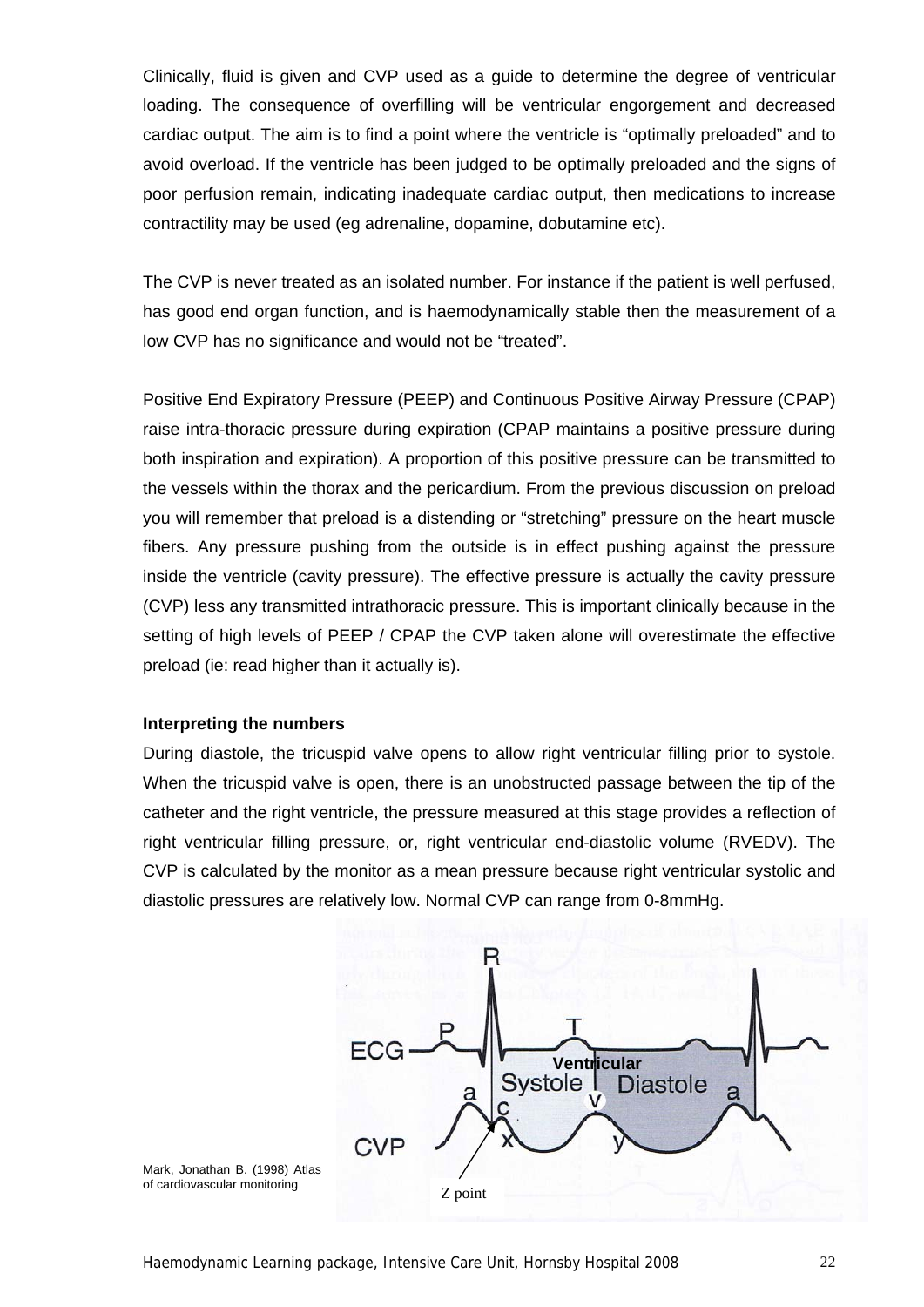

Darovic GO: Darovic GO: Hemodynamic Monitoring:.

The CVP waveform reflects the pressure changes within the atria during the cardiac cycle. it consists of 2-3 positive waves and 2 downstrokes descents.

'a' wave: atrial contraction, starts just after P wave ends. Closely parallels the increase in right ventricular end diastolic pressure.

'x' descent: represents the fall in intra-atrial pressure that occurs during atrial relaxation.

this descent may be distorted by a small crest, termed the 'c' wave.

'c' wave: occurs with closure of the tricuspid valve. The crest is the atrial pressure increase caused by the tricuspid valve bulging back into atrium. When this wave is present then the decline in the pressure following it is termed the  $x<sup>1</sup>$ 

'v' wave: represents passive atrial filling and follows the QRS complex. The crest of the 'v' wave coincides with the opening of the tricuspid valve. The downstroke is called the 'y' descent

'y' descent: represents a decrease in atrial pressure as the atrium empties into the ventricle. 'Z' point: coincides with the middle of the QRS wave, occurs just before closure of tricuspid valve. Good indicator of RVEDP is useful when 'a' waves are not visible such as in atrial fibrillation

## **Variations on the normal CVP waveform may occur with certain cardiac pathologies.**

*Atrial fibrillation:* 'a' waves will be absent, and in atrioventricular disassociation (Complete Heart Block), 'a' waves may be dramatically increased ("cannon waves") if the atrium contracts against a closed tricuspid valve.

*Tricuspid regurgitation:* the 'c' wave will be replaced by a large positive wave of regurgitation as the blood flows back into the right atrium during ventricular contraction. This can elevate the mean CVP and give an inaccurate measurement.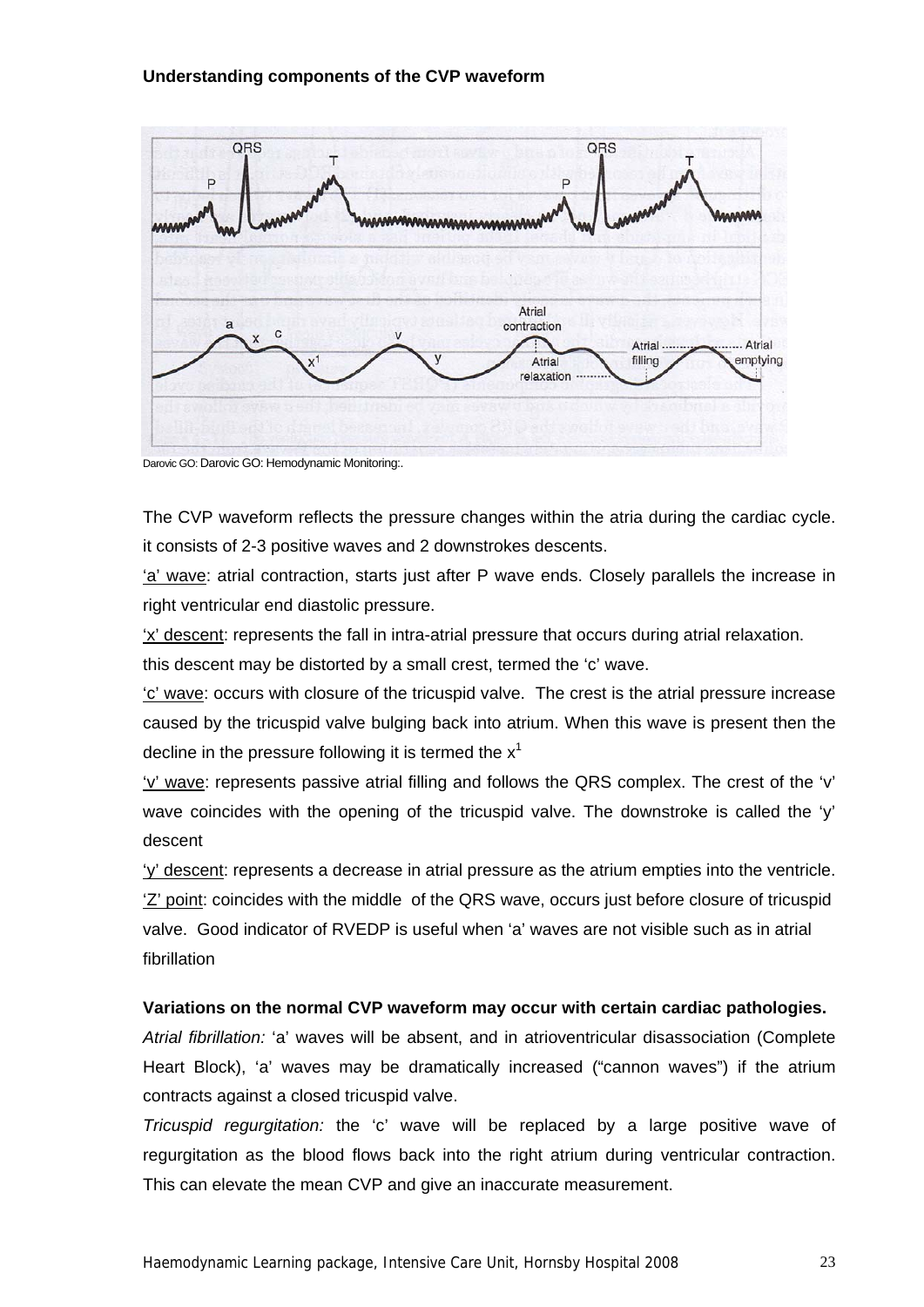## **CVC accuracy**

The clinical usefulness of the invasive haemodynamic monitoring system is dependent on the accuracy of the information it provides. When caring for a patient with a CVP measurement, there are several important nursing responsibilities that will help to maintain accuracy. These responsibilities include:

- patency of the line
- levelling the transducer
- zeroing the transducer

Each of these 3 responsibilities need to be carried out at the commencement of each shift, following a change in the patient's position / bed height, and after access to the line.

## **Patency of the CVP lumen**

A CVP reading is not required continuously and so infusions can be run on the same lumen you are using to measure the CVP. When a CVP measurement is required then the infusions must all be paused and the system levelled and zeroed.

Patency of the CVC is maintained by running continuous infusions on all lumens. As for the transducer set up on an arterial line, the soft tubing is connected to a bag of 0.9% Sodium Chloride 500mL + 1000units Heparin, this is called the flush solution. This fluid bag is then placed into a pressure bag which is inflated to 300mmHg pressurising the solution. At a pressure of 300mmHg approximately 3mL/hr of fluid is administered to the patient. The end of the rigid tubing (once primed) is then connected directly to the distal lumen.

The flush solution serves a number of purposes.

- It provides a continual slow flow of fluid through the monitoring system to maintain line patency
- It allows the monitoring system to be flushed using the fast-flush device on the transducer, this is especially important for the administration of emergency medications which can be flushed quickly. For this reason at least 1 spare 3 way tap should exist on this lumen.
- It provides a medium for the transmission of physiological pressure waves from the patient to the transducer

## **Levelling of the transducer**

Transducers are levelled to the junction of the fourth intercostal space and midaxillary line, this point is referred to as the phlebostatic axis. This point on the chest is considered equivalent to the right atrium, and it is the right atrium from which most haemodynamic pressures, are measured.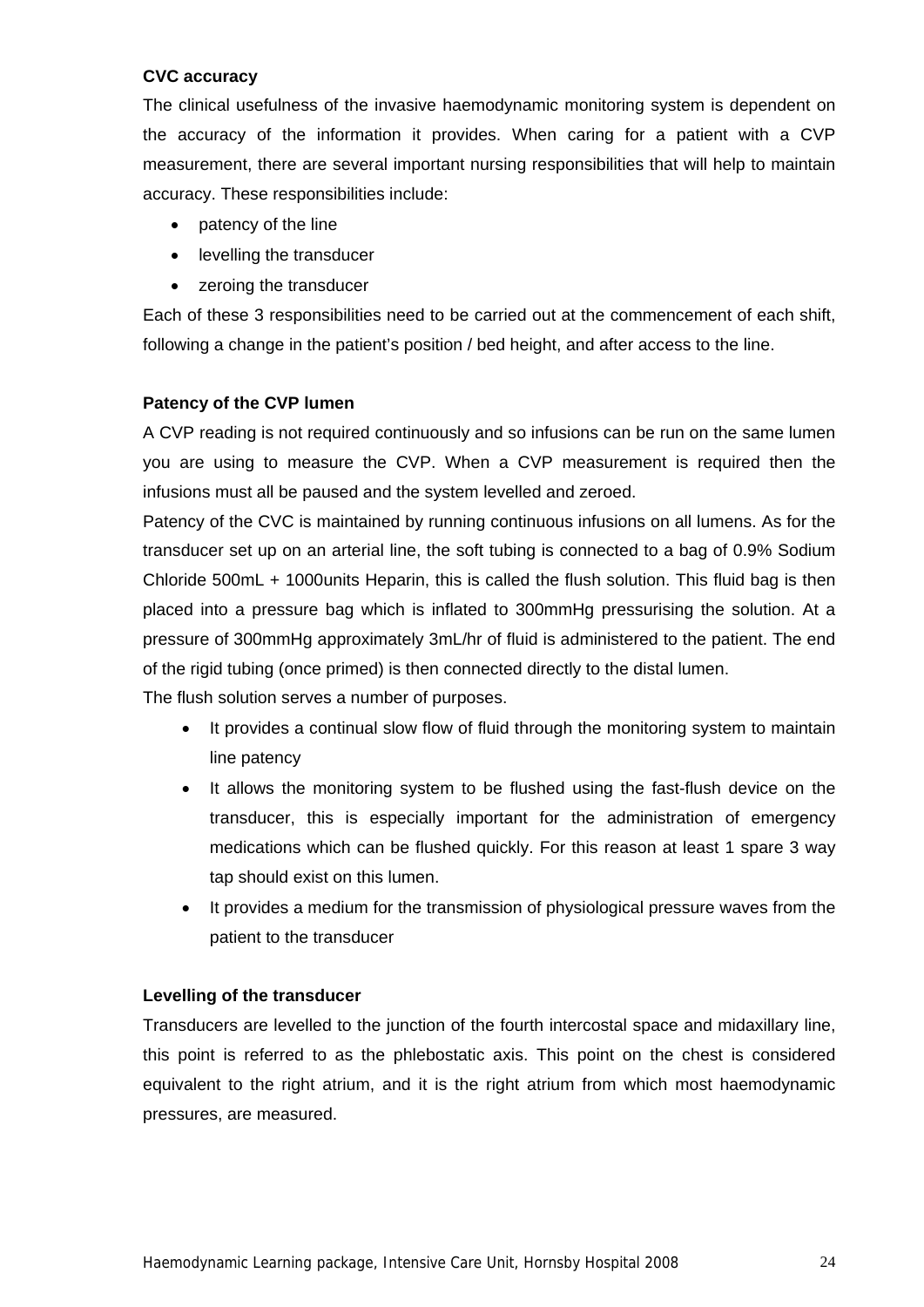

Urden LD, Stacey Km, lough ME (2002) Thelan's Critical Care Nursing

## **Zeroing the transduce***r*

Zeroing is designed to negate the influence of external pressures on the monitoring system, such as atmospheric pressure and other infusions running on the same lumen. Zeroing the CVP line ensures that only the actual pressures from the patient will be measured by the transducer, thus providing accurate data on which to base treatment decisions.

## **Method**

- 1. Place the patient in a supine position  $(0-45^\circ)$  is acceptable but it needs to be consistent)
- 2. The transducer is levelled to the phlebostatic axis
- 3. The monitor alarms are suspended
- 4. All infusions on the line are placed on pause.
- 5. The three-way tap at the transducer is turned off to the patient. This blocks all pressure readings from the patient.
- 6. The cap/bung is removed. This opens the monitoring system to air and atmospheric pressure. At this point the pressure waveform and pressure readings on the monitor will be temporarily lost.
- 7. Select the 'CVP' box on the monitor
- 8. Scroll down to the 'zero' tab, select this and wait. Watching the monitor you will see both the flattened pressure waveform and the pressure value will be seen to return to zero.

Haemodynamic Learning package, Intensive Care Unit, Hornsby Hospital 2008 25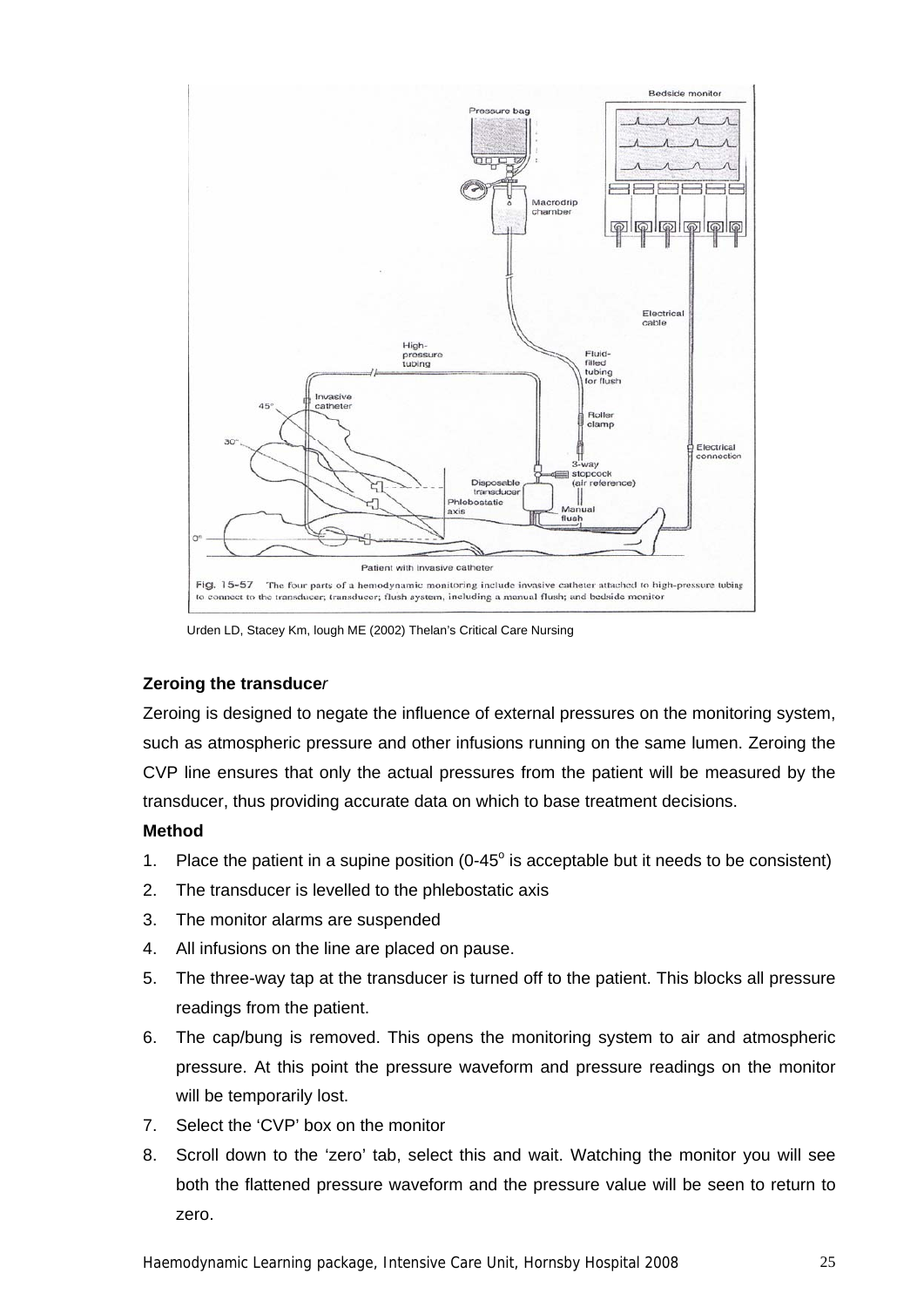- 9. Turn the three-way tap at the transducer off to air and replace the blue bung, thus opening the CVP line to the patient.
- 10. The pressure waveform and values will reappear on the monitor.

Read the CVP at the end of expiration to reduce the influence of elevated intrathoracic pressure. It is also important to remember ventilation may effect CVP measurements by increasing intrathoracic pressure, producing an elevated CVP reading.

| Problem                    | <b>Solution</b>                                                   |  |  |
|----------------------------|-------------------------------------------------------------------|--|--|
| Difficulty with zeroing    | Check all equipment and connections, taps & lines                 |  |  |
| Does not reach "O"         | Ensure all infusions running on the lumen are paused and 3        |  |  |
| Waveform does not<br>reach | way taps are off to the infusions.                                |  |  |
| baseline                   | Ensure line is correctly labelled on the monitor                  |  |  |
|                            | Ensure adequate fluid in pressure bag and pressure is at          |  |  |
|                            | 300mmHg                                                           |  |  |
|                            | Ensure all roller clamps are open                                 |  |  |
|                            | Check system for air bubbles and blood clots                      |  |  |
|                            | Consider replacing transducer cable to monitor                    |  |  |
| Unable to aspirate         | Check patient side of line for any kinks                          |  |  |
|                            | Apply gentle traction on cannula while trying to aspirate         |  |  |
|                            | Reposition patient (lie flat if tolerated with the CVC side down) |  |  |
|                            | DO NOT flush if you are unable to aspirate from the lumen         |  |  |
|                            | Label lumen as blocked and inform MO                              |  |  |
|                            | Consider replacing CVC if all lumens are blocked                  |  |  |
| Falsely high readings      | Check position of catheter by markings on catheter and review     |  |  |
|                            | position on previous chest x-ray and transducer                   |  |  |
|                            | Check waveform appears normal, re zero                            |  |  |
|                            | Remove any kinks/ air bubbles/ clots                              |  |  |
|                            | Take into account the amount of PEEP the patient is receiving     |  |  |
|                            | if on invasive ventilation                                        |  |  |

## **Troubleshooting**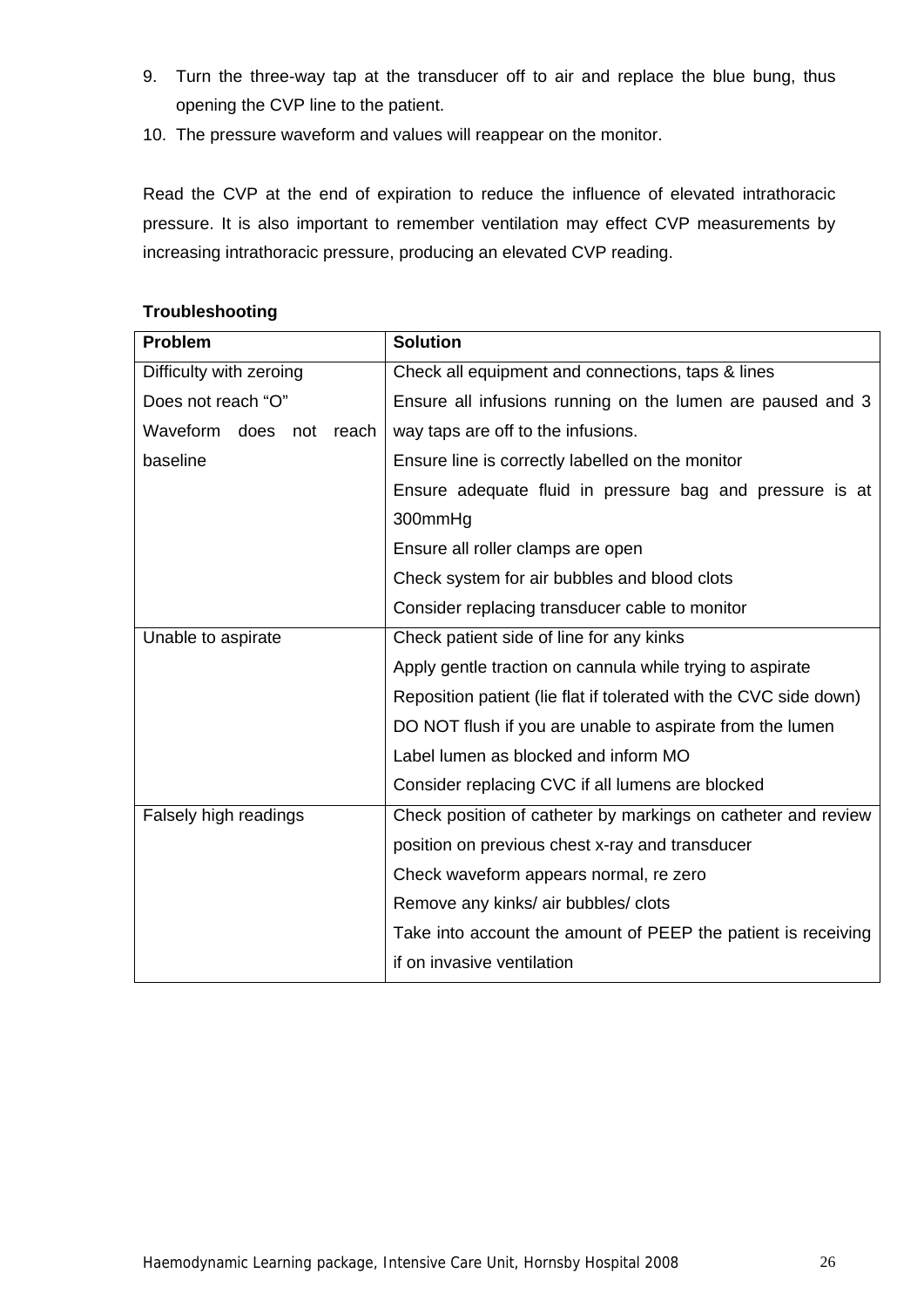## **Complications**

- Suspected Central Line Sepsis
- Blocked CVC lumen(s)
- Air embolus
- Pneumothorax
- Bleeding around site or from a loose connection

Follow procedure outlined on Intranet: T Drive/Policies HKHS/CLI 37 or OWP CLI Manual.

## **Dressing change**

- CVC dressings are attended every 6 days or earlier if required.
- Care should be taken to ensure the CVC remains inserted at the correct length throughout the procedure.
- Any exudate from the insertion site should be swabbed and sent for culture prior to cleaning of the site. The MO must be notified and a general septic workup commenced.
- Ensure the care plan is updated with the dressing change and documented in the patient's progress notes.

Follow procedure outlined on Intranet: T Drive/Policies HKHS/CLI 37 or OWP CLI Manual.

## **Line change**

- Line changes are attended every 3 days. Exceptions to this are for TPN lines which are changed every 24hours with each new bag hung, and propofol lines which are changed every 12 hours along with the infusion.
- It is advisable to wait until after the patient has been reviewed by the Intensivist to avoid unnecessary manipulation of the CVC lumens.
- Ensure the patient's care plan is updated with the line change procedure.

Follow procedure outlined on Intranet: T Drive/Policies HKHS/CLI 37 or OWP CLI Manual.

## **Removal**

- A CVC is removed when it is no longer required, or when a CVC site infection is suspected.
- In ICU at HKH, CVC's can be removed by Registered Nurses who have completed the Critical Care Competency – Haemodynamic Monitoring, or under supervision by an accredited assessor.
- **All** CVC line tips are sent off for culture.

Follow procedure outlined on Intranet: T Drive/Policies HKHS/CLI 37 or OWP CLI Manual.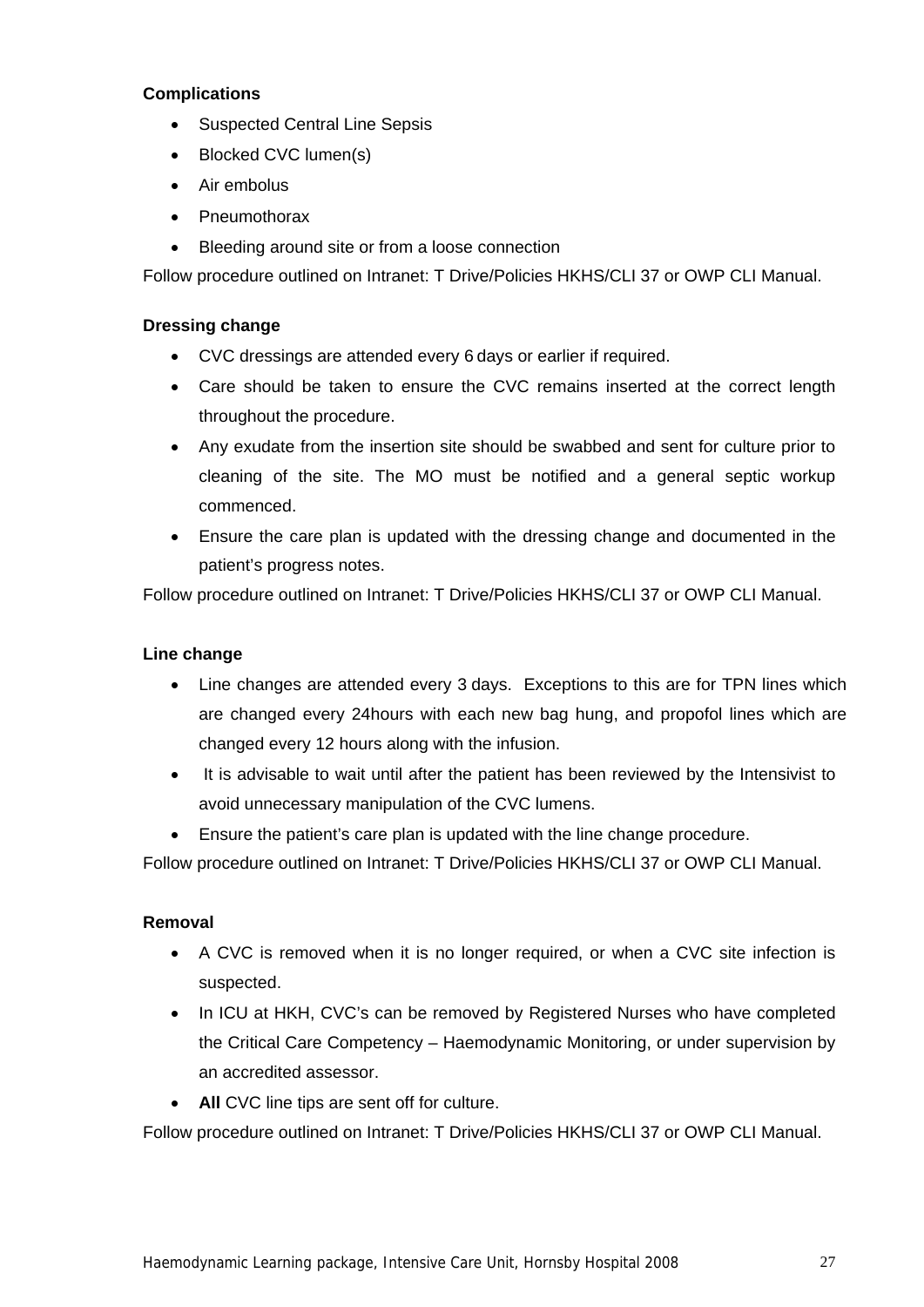## **Heparin Locking**

- If a lumen is no longer required it must be heparin locked to maintain patency.
- Heparin locked lines must be re-locked every 3 days.
- Ensure the lumen(s) are labelled as "heparin locked" and documented in the patient's progress notes and care plan.

Follow procedure outlined on Intranet: T Drive/Policies HKHS/CLI 37 or OWP CLI Manual.

## **General CVC nursing management**

Each shift nursing responsibilities to safely manage a patient with a CVC includes:

- ensuring that an x-ray of the CVC line is performed post insertion and prior to use.
- checking the CVC insertion site each shift and monitoring for bleeding, kinking, dislodgement, dressing security and signs of infection.
- ensuring that the CVC is sutured in place and is secured at a secondary anchorage point to reduce the risk of accidental removal or migration.
- ensuring accuracy of the CVP data by levelling the transducer system at the beginning of each shift and following each patient position change, and by zeroing the transducer at the commencement of the shift and following any system disconnection.
- checking the flush bag is the correct fluid, that it is changed every 24 hours and is pressurised to 300mmHg.
- ensuring that there is an emergency point of access (a 3 way tap) on the CVP (distal) lumen.
- checking all infusion lines, ensuring that each line is clearly labelled, and that drugs & fluids being infused are correct. If infused together via 3 way taps check compatibility as per ICU Drug Manual available on the Intranet or the HKH ICU Drug Compatibility Chart.
- ensuring patient is commenced on a Fluid Balance Chart and a minimum of 4 hourly observations (temp, pulse, respirations, Sp02, BP) are attended.
- ensuring that the CVC dressing is intact. At Hornsby we use a flap dressing technique by using two pieces of Tegaderm to make a flap (10cmX12cm).
- checking the patient care plan at the commencement of each shift to determine if a line change ( $3^{rd}$  daily) and/or dressing change ( $6^{th}$  daily) is due.
- ensuring that a medical review of jugular catheter after 7 days and subclavian catheter after 14 days is attended.
- monitoring the CVP waveform and troubleshoot as needed.
- educating the patient and relatives as required.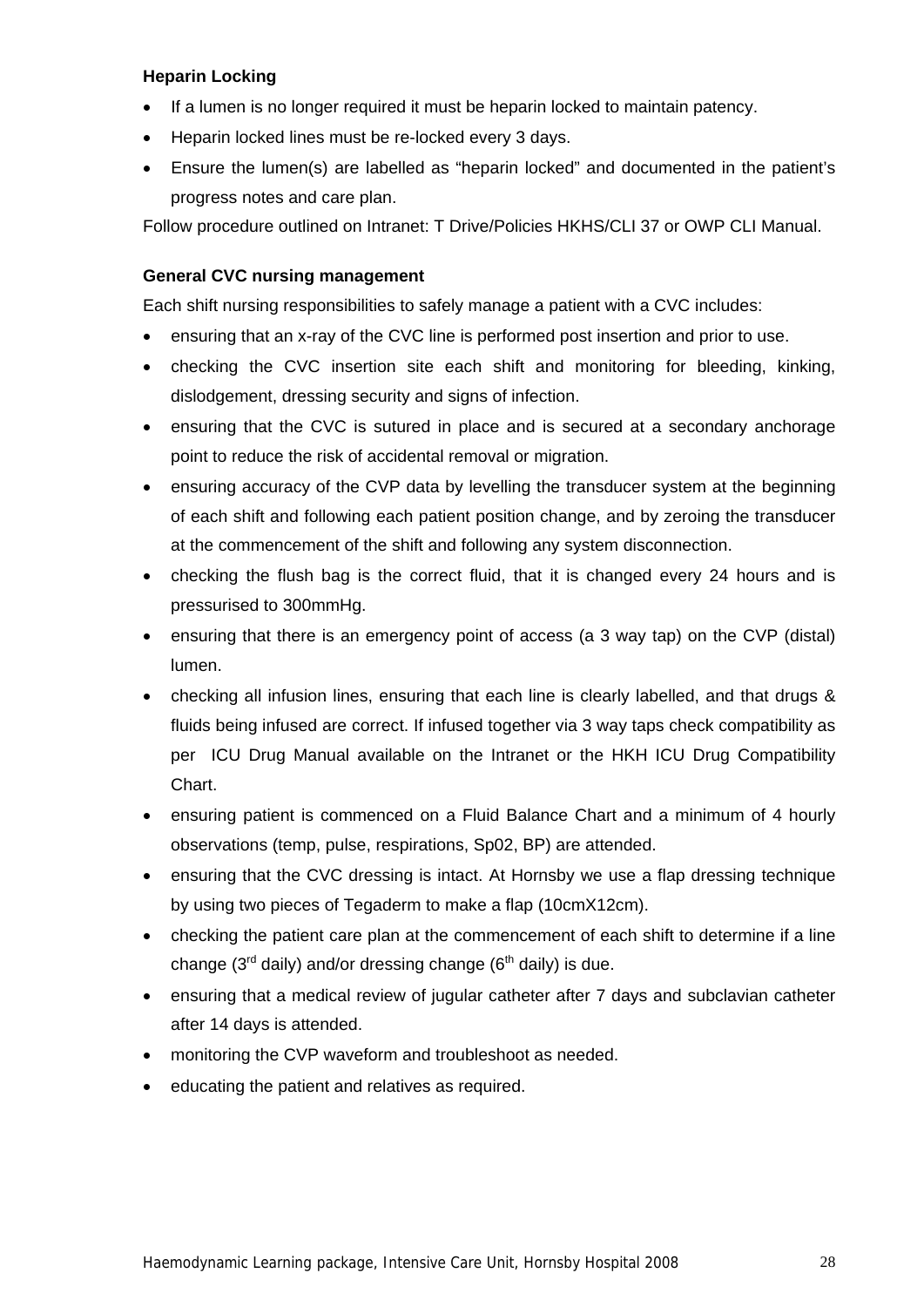## **References**

- Adji, K., O'rouke, M. (2006). Clinincal use of indices determined non invasively from the radial and carotid pressure waveforms. *Blood Pressure monitoring*, 11 (4).
- Bailey, R., Bauer, J. & Yanos, J. (1995). Accuracy of disposable blood pressure transducers used in the critical care setting. *Critical Care Medicine*; *23*(1), 187-192.
- Campbell, B. (1997). Arterial waveforms: monitoring changes in configuration. *Heart & Lung; 26*, 204-214.
- Darovic GO: Hemodynamic Monitoring: Invasive and Noninvasive Clinical Application, p 161 Philadelphia, W B Saunders, 1995
- Elliott, D., Aitken, L. & Chaboyer, W. (2007). ACCCN'S Critical Care Nursing. Elsevier Australia: New South Wales.
- Flerida Imperial- P, & McRae M. (2002), Protocols for practice. Applying research at the bedside. *Critical care nurse;vol22(1), Feb 2002*
- Headley, J. (2002) Invasive hemodynamic monitoring: physiological principles and clinical applications, Edwards Lifesciences, California, United States of America.
- Hodges, R; Garrett, K; Chernecky, C; Schumacher, L. (2005) Real World Nursing Survival Guide, hemodynamic monitoring, Elsevier Science, United States of America.
- Hornsby Ku-ring-gai Hospital (2006) Organisation Wide Policy Manual (Clinical), Policy CLI 37, Version1, Issue 1.
- Hudak, C; Gallo, B; Morton, P. (1998), Critical Care Nursing: A Holistic Approach. Seventh Edition, Lippincott, Philadelphia.
- Kauer, A. (2006). Caring for a patient with an arterial line. April, *Nursing 2006*
- Magder, S. (2006). Central venous pressure monitoring. *Current Opinion in Critical Care; 12*, 219- 227.
- Mark, Jonathan B. (1998) Atlas of cardiovascular monitoring. Churchill Livingstone: USA
- McGhee BH, Bridges MEJ (2002) Monitoring arterial blood pressure: What you may not know. Critical Care Nurse; 22(2):50-79
- Morton, P; Fontaine, D; Hudak, C; Gallo, B. (2001) Critical Care Nursing: A Holistic Approach. Eighth Edition, Lippincott, Philadelphia.
- Rice, W., Fernandez, E., Jarog, D. & Jensen, A. (2000). A comparison of hydrostatic levelling methods in invasive pressure monitoring. *Critical Care Nurse; 20*(6), 20-30.
- Sole, M., Lamborn, M. & Hartshorn, J. (2001). Introduction to Critical Care Nursing ( $3<sup>rd</sup>$  Ed.) W.B Saunders Company: Philadelphia.
- Urden LD, Stacey Km, lough ME (2002) Thelan's Critical Care Nursing: diagnosis and management. Fourth Edition. Mosby. Missouri
- The Nursing Guideline and Procedures for Invasive Blood Pressure Monitoring. Royal North Shore Hospital – Intensive Care Unit Intranet.
- Royal North Shore Hospital Central Venous Access Device Learning Package NSCCAHS Intranet.

#### **Acknowledgements**

This learning package was based on the guidelines developed by Kylie Garnsworthy(CNS), Roz Elliot (CNC), Ros Balkin (CNS), Angela Everett (CNE) and Anna Latimore (CNS) Northern Beaches Intensive Care Unit and Royal North Shore Intensive Care Unit.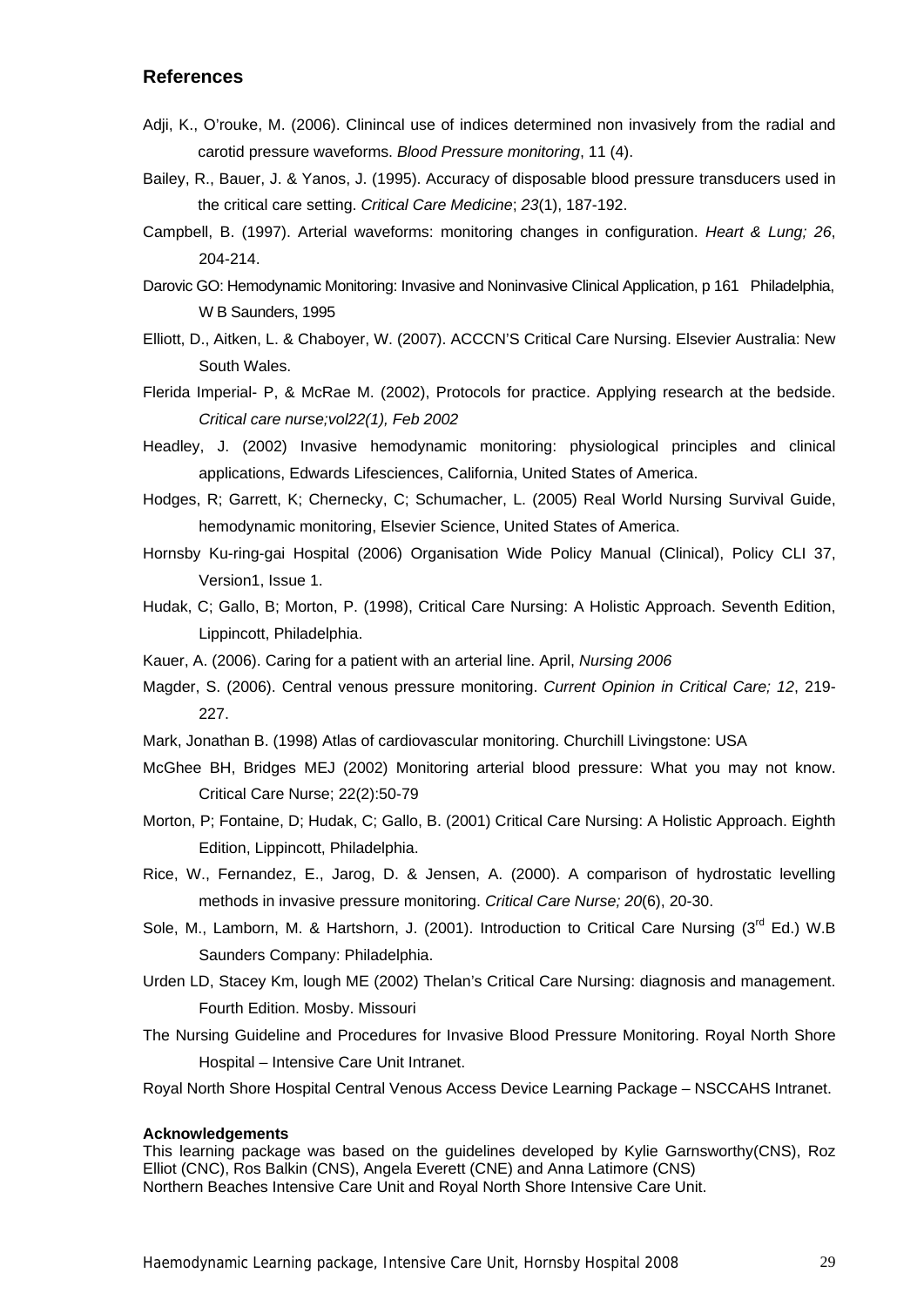## **Haemodynamic Worksheet**

## *ARTERIAL LINES*

1. Why at HKH ICU is the policy not to place the arterial line transducer at the phlebostatic axis?

2. How do we ensure that the data we see on the monitor is correct?

3. When does the arterial line need to be zeroed?

4. Why is it important to check perfusion when withdrawing blood or flushing the cannula?

5. What is the first thing that you should do if you see a "flat" arterial line on the monitor?

6. How long can an arterial line remain insitu?

 $\overline{\phantom{0}}$ 

7. When would you get a falsely high or low SBP reading?

\_\_\_\_\_\_\_\_\_\_\_\_\_\_\_\_\_\_\_\_\_\_\_\_\_\_\_\_\_\_\_\_\_\_\_\_\_\_\_\_\_\_\_\_\_\_\_\_\_\_\_\_\_\_\_\_\_\_\_\_\_\_\_\_\_\_\_\_\_\_\_\_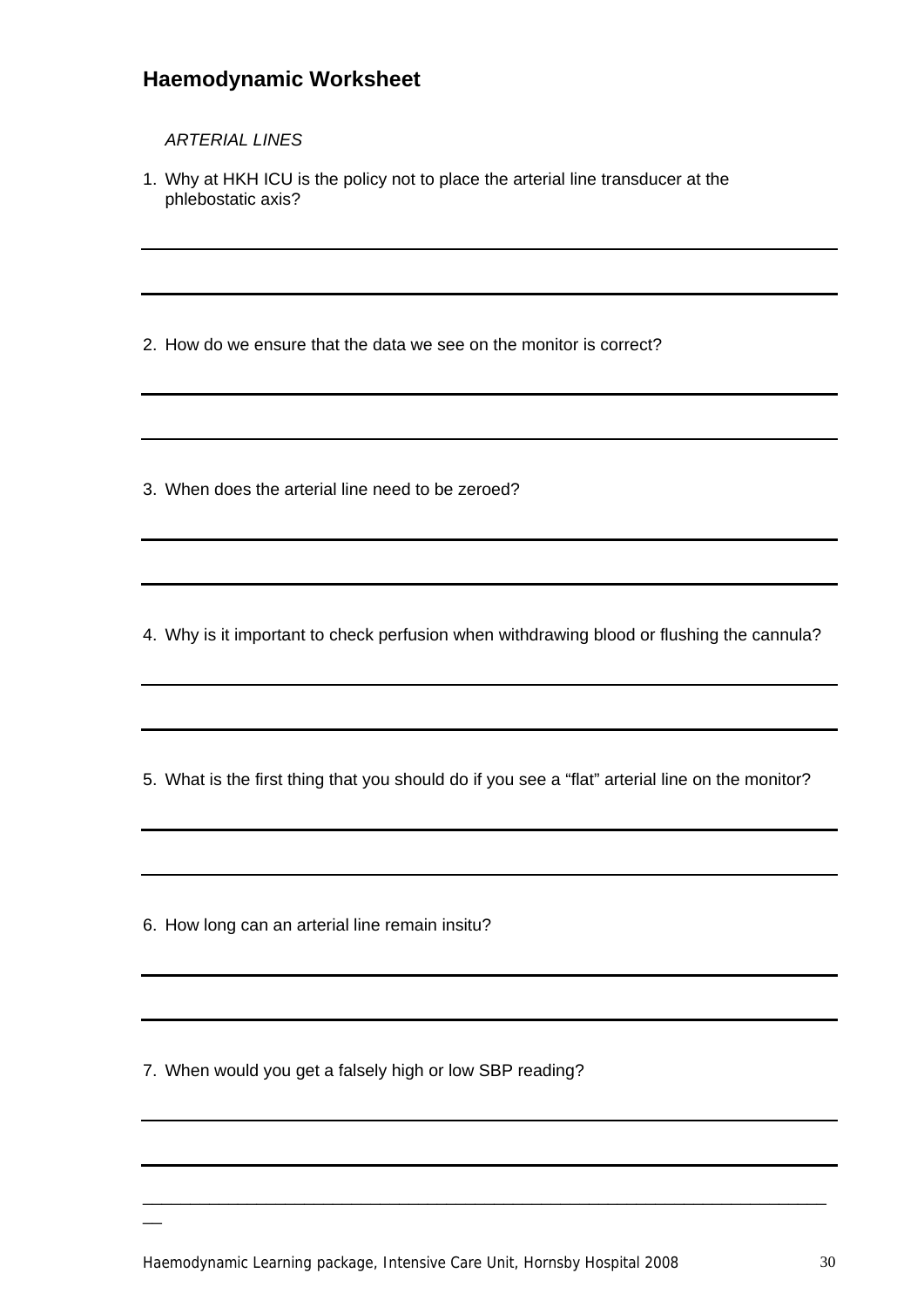*ARTERIAL LINES CONTD.* 

8. What is the importance of an accurate MAP recording?

9. List 5 complications associated with arterial lines and outline their prevention and/or management.

10. Why is it important NOT to allow anything other than the fluid in the flushing system to be infused through the arterial line.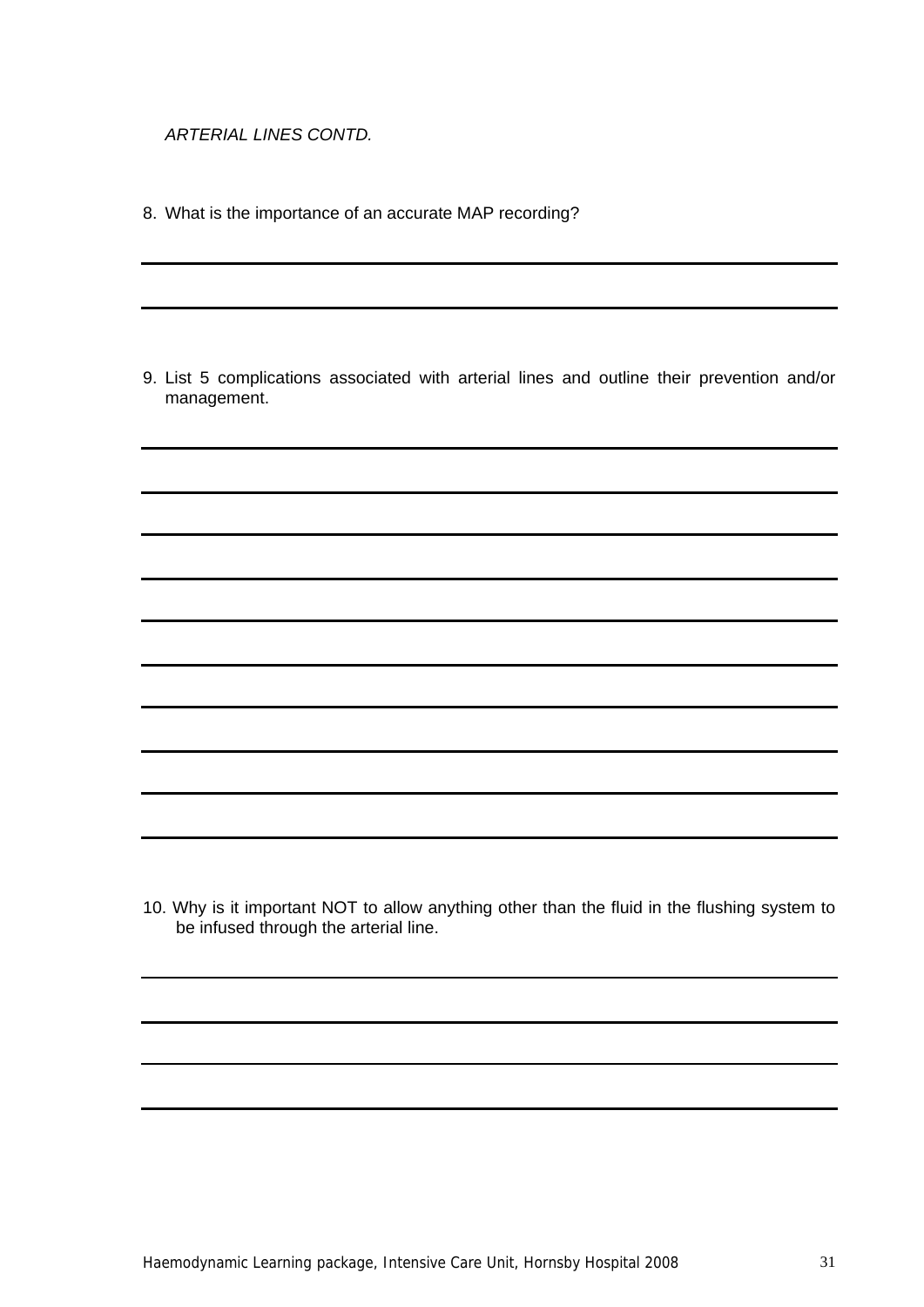## *CENTRAL VENOUS CATHETERS*

1. What does the central venous pressure (CVP) reflect?

2. How often should a CVP measurement be taken?

3. What may cause an increase in a CVP measurement?

4. What may cause a decrease in a CVP measurement?

 $\overline{\phantom{a}}$ 

 $\overline{\phantom{a}}$ 

5. What factors affect the accuracy of the CVP measurement and why?

\_\_\_\_\_\_\_\_\_\_\_\_\_\_\_\_\_\_\_\_\_\_\_\_\_\_\_\_\_\_\_\_\_\_\_\_\_\_\_\_\_\_\_\_\_\_\_\_\_\_\_\_\_\_\_\_\_\_\_\_\_\_\_\_\_\_\_\_\_\_\_\_

6. Name 3 common sites for insertion of a central line?

Haemodynamic Learning package, Intensive Care Unit, Hornsby Hospital 2008 32

\_\_\_\_\_\_\_\_\_\_\_\_\_\_\_\_\_\_\_\_\_\_\_\_\_\_\_\_\_\_\_\_\_\_\_\_\_\_\_\_\_\_\_\_\_\_\_\_\_\_\_\_\_\_\_\_\_\_\_\_\_\_\_\_\_\_\_\_\_\_\_\_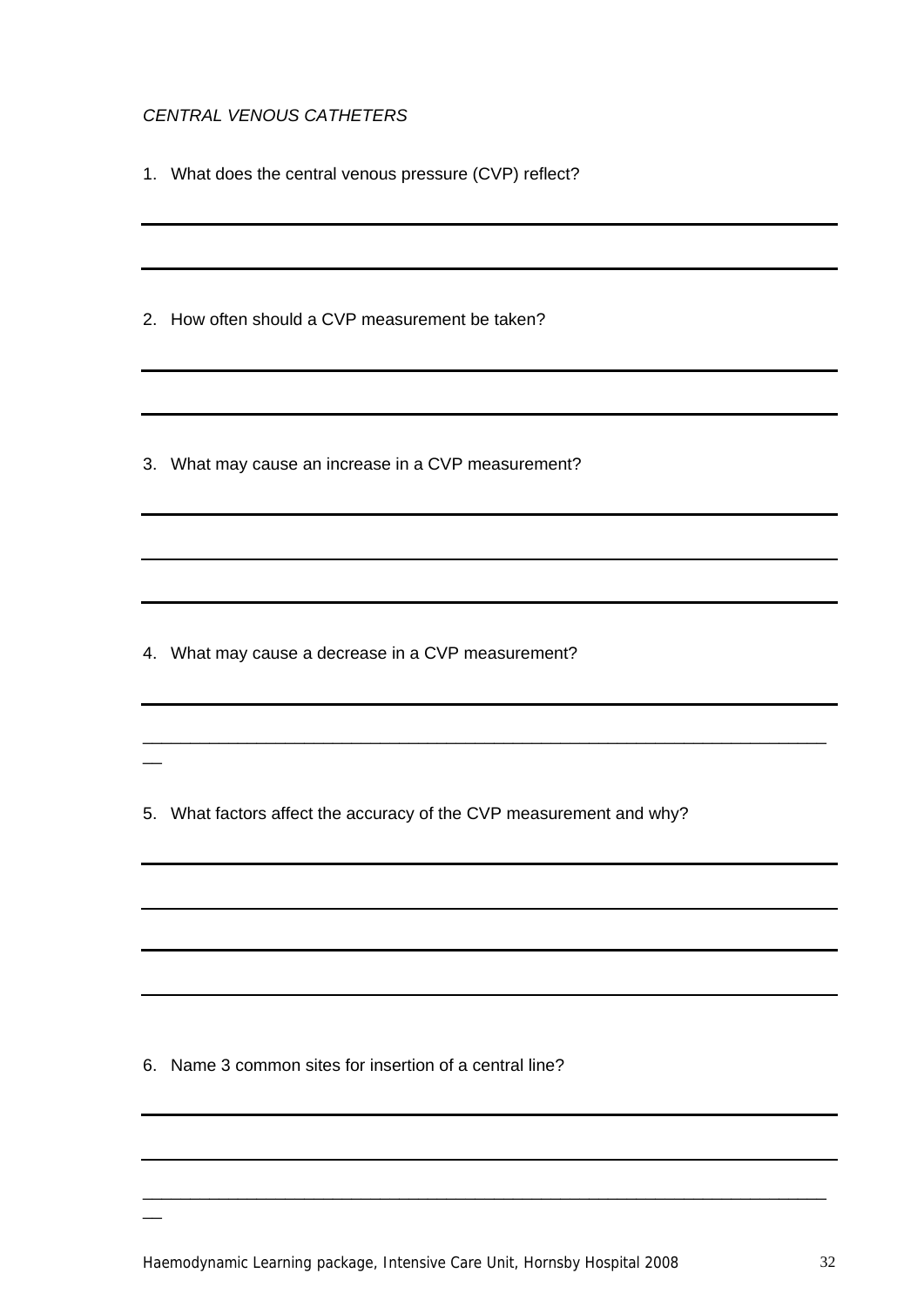*CENTRAL VENOUS CATHETERS CONTD.* 

7. Name 3 indications for the insertion of a central line?

8. What are the disadvantages of using the femoral site?

9. Name 5 complications associated with central lines and discuss their prevention and/or management.

\_\_\_\_\_\_\_\_\_\_\_\_\_\_\_\_\_\_\_\_\_\_\_\_\_\_\_\_\_\_\_\_\_\_\_\_\_\_\_\_\_\_\_\_\_\_\_\_\_\_\_\_\_\_\_\_\_\_\_\_\_\_\_\_\_\_\_\_\_\_\_\_\_\_\_\_\_\_\_\_\_

 $\overline{a}$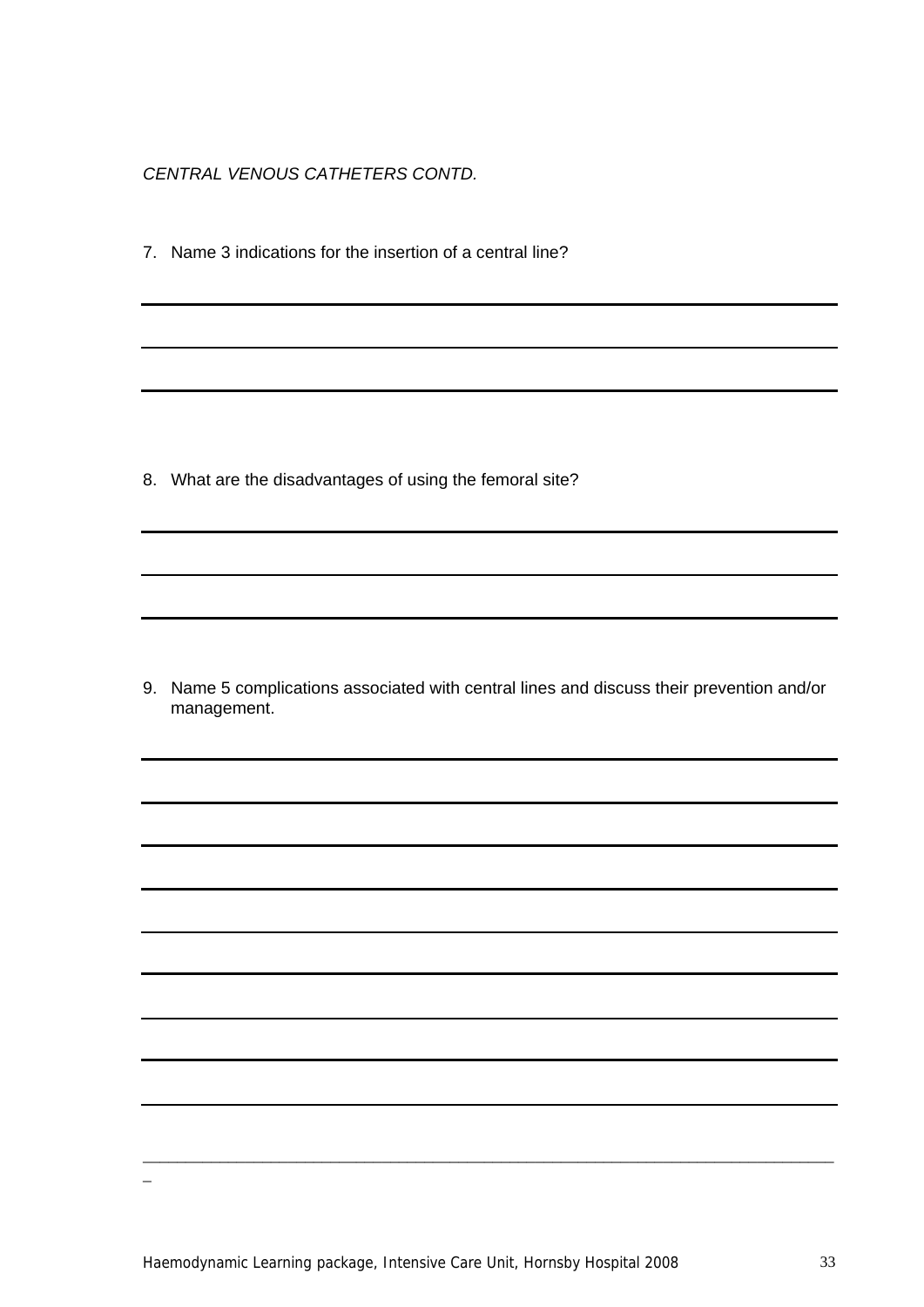## *CENTRAL VENOUS CATHETERS CONTD.*

10. Describe the strategy you would employ to minimise an air embolism occurring during the removal of a central line.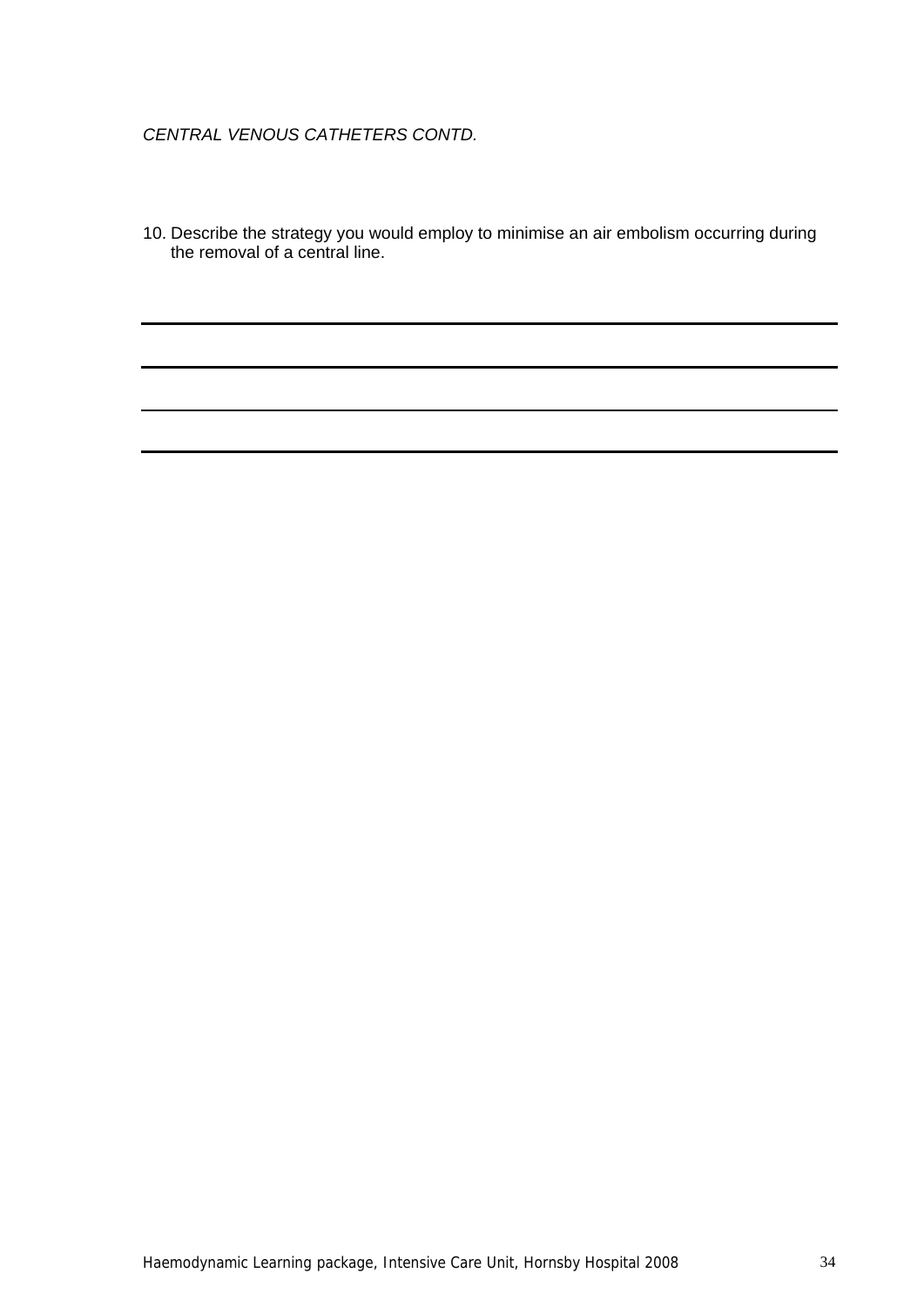# *Unit of Competency Haemodynamic Monitoring (Arterial Lines)*

Elements A & B need to be completed at the beginning of each assessment if the assessment is not done all at once.

| <b>ELEMENTS</b>                 | PERFORMANCE CRITERIA                                      |
|---------------------------------|-----------------------------------------------------------|
| (Expected Performance)          | (Critical Aspects)                                        |
| A Demonstrate awareness of      | 1.1 Attend to hand hygiene                                |
| infection control guidelines.   | 1.2 Utilise relevant personal protective attire (standard |
|                                 | precautions)                                              |
|                                 | 1.3 Dispose of and /or return equipment                   |
| <b>B</b> Adhere to occupational | 2.1 Create a safe work environment                        |
| health and safety standards.    | 2.2 Adjust bed height appropriately                       |
|                                 | 2.3 Recognise and clear trip hazards                      |
|                                 | 2.4 Dispose of equipment appropriately                    |
|                                 |                                                           |

**DESCRIPTOR:** This competency is an entry level competency focussed on assessing the need for invasive monitoring, setting up for insertion of an arterial line, managing an arterial line, taking blood from an arterial line and removing an arterial line.

| <b>Element of Competency</b>                                                                                             | <b>Performance Criteria</b>                                                                                                                                                                                                                                                                                                                                                                                                                                                                                                                                    |  |  |  |
|--------------------------------------------------------------------------------------------------------------------------|----------------------------------------------------------------------------------------------------------------------------------------------------------------------------------------------------------------------------------------------------------------------------------------------------------------------------------------------------------------------------------------------------------------------------------------------------------------------------------------------------------------------------------------------------------------|--|--|--|
| Identify actual and<br>1.<br>potential patient<br>problems with regard to<br>patient's history and<br>current condition. | Identify need for monitoring of patient BP.<br>• Identify and explain the factors that determine cardiovascular function.<br>• Identify major reasons for haemodynamic instability.<br>• Demonstrate knowledge required for non invasive haemodynamic<br>monitoring.<br>• Outline major indicators of a change in patient condition.                                                                                                                                                                                                                           |  |  |  |
| 2.<br>line insertion.                                                                                                    | Assess need for arterial   • State the relationship and differences between non-invasive blood<br>pressure and invasive blood pressure measurement.<br>• Identify rationale for arterial line insertion in relation to disease<br>process, drug treatments and fluid status.<br>• Identify potential sites for arterial line insertion.<br>• Assess for collateral circulation at each site as required (Allen's test).<br>• State the formula for calculating MAP.                                                                                            |  |  |  |
| 3.<br>Set up equipment<br>required for arterial line<br>insertion.                                                       | • Set up insertion equipment using sterile technique and in accordance<br>with unit policy.<br>• Identify OH&S issues.<br>• Prime line and set up monitor and alarms appropriately.<br>Identify unit protocol for minimising line infection risk.<br>$\bullet$<br>• Check correct infusion fluid for flush bag is used and that it is<br>pressurised to 300mmHg, explain the importance of this.<br>• Ensure transducer is levelled and zeroed correctly as per unit policy.<br>• Can explain why no IV injections may be given via the arterial line<br>port. |  |  |  |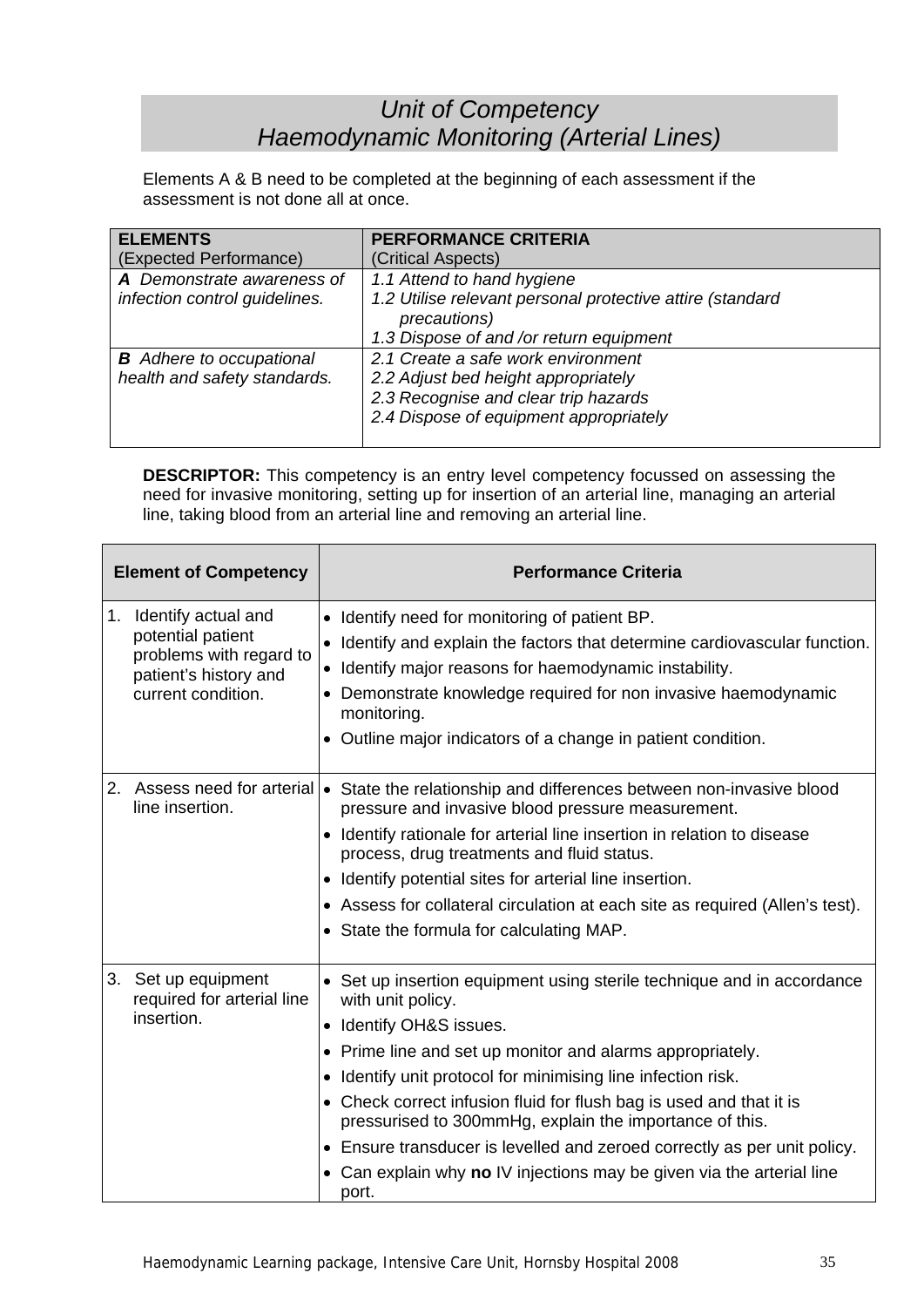| <b>Element of Competency</b> |                                                            | <b>Performance Criteria</b>                                                                                                                                                                                                                                                                                                                                                                                                                                                                                                                                                               |  |  |  |  |
|------------------------------|------------------------------------------------------------|-------------------------------------------------------------------------------------------------------------------------------------------------------------------------------------------------------------------------------------------------------------------------------------------------------------------------------------------------------------------------------------------------------------------------------------------------------------------------------------------------------------------------------------------------------------------------------------------|--|--|--|--|
|                              | 4. Ensure safe<br>management of an<br>arterial line.       | • Identify and interpret physiology of normal arterial waveform.<br>• Ensure line safety and limb perfusion.<br>• Ensure checks of pressure bag, level and zero are attended each shift<br>and after any patient position change or interruption to the line.<br>• Describe the problems of overdamping and underdamping of<br>waveforms and identify common causes.<br>• Perform square waveform test to check for accuracy of<br>measurements.<br>• Identify any potential complications of maintaining an arterial line.<br>• Demonstrate ability to troubleshoot at least 2 problems. |  |  |  |  |
| 5.                           | Demonstrate<br>knowledge of specific<br>unit observations. | • Update patient care plan.<br>• Note line insertion and condition in progress notes.<br>• Ensure hourly circulation observations are attended and documented.<br>• Document SBP, DBP and MAP hourly.                                                                                                                                                                                                                                                                                                                                                                                     |  |  |  |  |
|                              | 6. Assess need to take<br>blood from an arterial<br>line.  | • Check pathology order for blood tests required.<br>• Correctly identifies tubes/syringes for common blood tests as ordered.<br>• Correctly identifies any specific transport requirements for delivering<br>blood tests to the pathology department.<br>• Assemble equipment as required.<br>• Correctly remove blood from arterial line.                                                                                                                                                                                                                                               |  |  |  |  |
|                              | 7. Assess need for a<br>dressing/line change.              | • State unit protocol for routine dressing/line change.<br>• Identify other conditions that require arterial line or dressing to be<br>changed.<br>• Perform dressing/line change as per unit policy. Maintain sterile<br>technique in setting up and performing dressing change, demonstrate<br>'pinch' to dressing at line base to prevent line 'track' developing.<br>• Document dressing/line change on patient care plan, progress notes<br>and flow chart.                                                                                                                          |  |  |  |  |
|                              | line removal.                                              | 8. Assess need for arterial   • Identify factors which may indicate need for arterial line removal.<br>• Recognise potential complications of removing an arterial line.<br>• Position patient to minimise risks.<br>• Remove arterial line safely.<br>• Dress site appropriately and monitor.                                                                                                                                                                                                                                                                                            |  |  |  |  |
| 9.                           | Documentation.                                             | • Document line/dressing change or removal in the patient care plan, on<br>the flow chart and in the progress notes.<br>• Document and inform MO if any sign of infection is identified.<br>• Document blood results on the patient flow chart (ABG) and on the<br>pathology/ABG flow charts.<br>• Obtain review of results from MO and perform interventions as<br>ordered.                                                                                                                                                                                                              |  |  |  |  |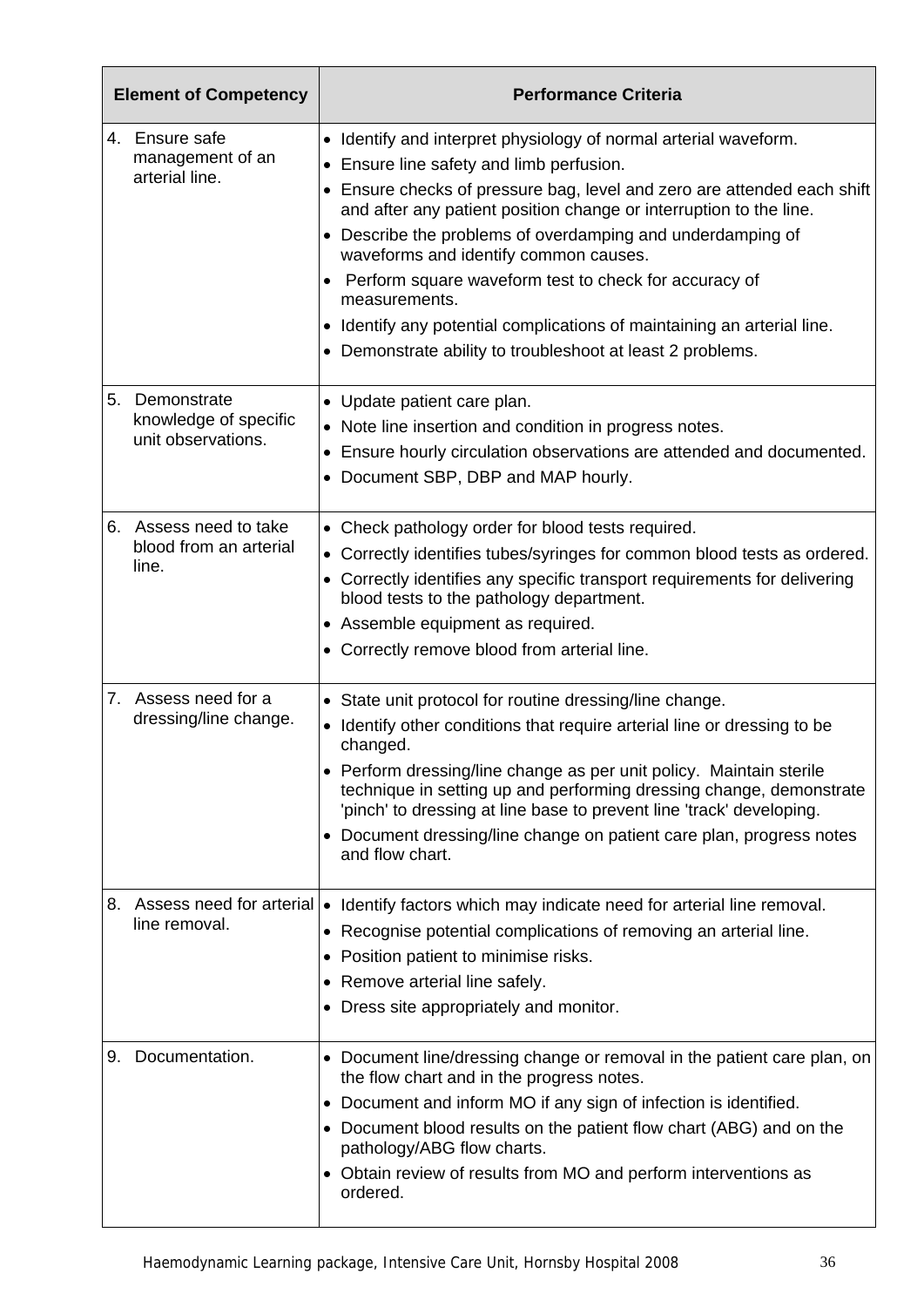| Assessment decision: □ Competent |  |
|----------------------------------|--|
| competency)                      |  |

 $\Box$  Not yet competent (moving towards

Action / further training required:

Details of feedback to candidate:

 $\overline{\phantom{a}}$ 

Details of feedback from candidate:

| Date: _________________  |
|--------------------------|
| Date: __________________ |

\_\_\_\_\_\_\_\_\_\_\_\_\_\_\_\_\_\_\_\_\_\_\_\_\_\_\_\_\_\_\_\_\_\_\_\_\_\_\_\_\_\_\_\_\_\_\_\_\_\_\_\_\_\_\_\_\_\_\_\_\_\_\_\_\_\_\_\_\_\_\_\_

\_\_\_\_\_\_\_\_\_\_\_\_\_\_\_\_\_\_\_\_\_\_\_\_\_\_\_\_\_\_\_\_\_\_\_\_\_\_\_\_\_\_\_\_\_\_\_\_\_\_\_\_\_\_\_\_\_\_\_\_\_\_\_\_\_\_\_\_\_\_\_\_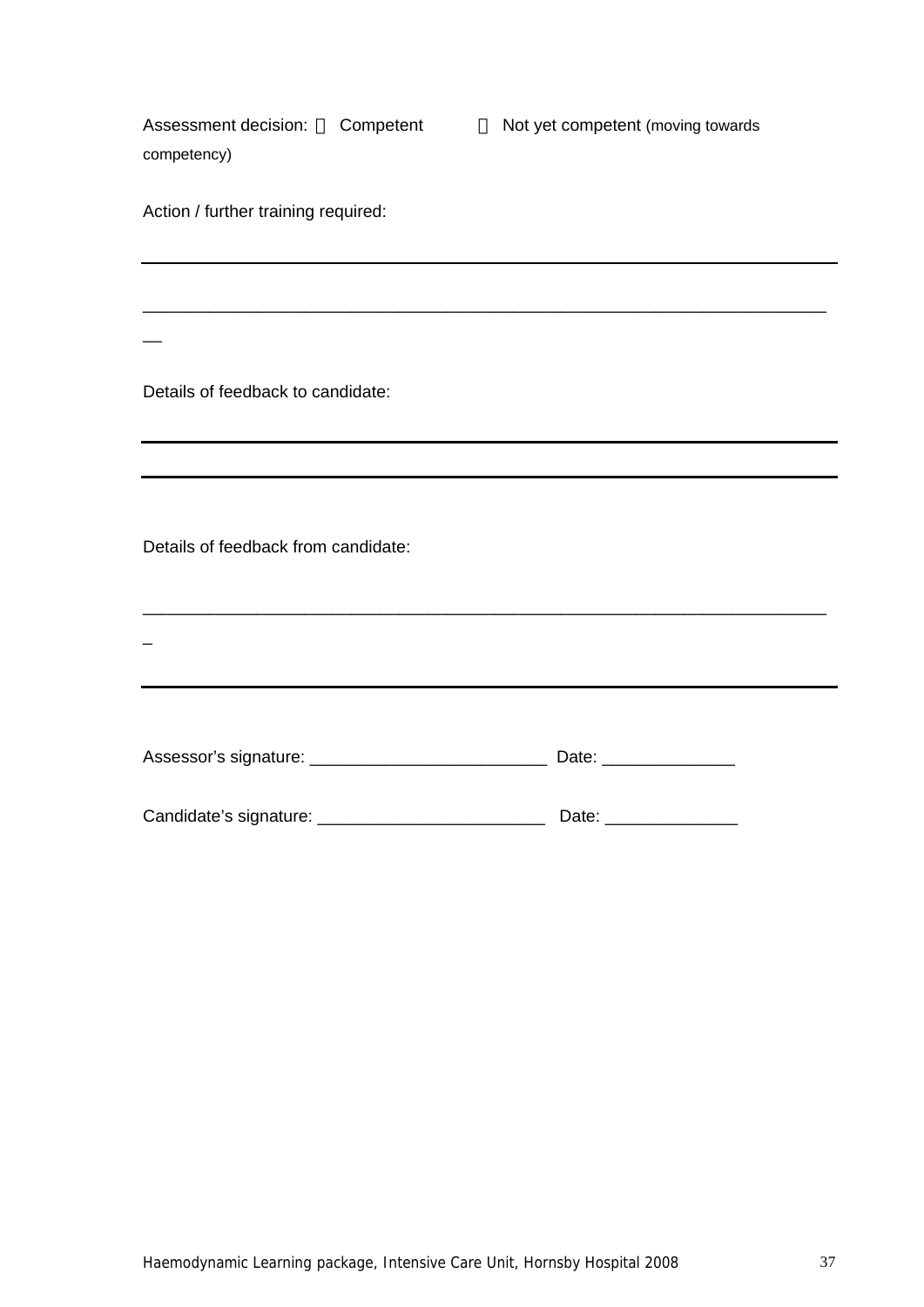| <b>Assessment Matrix</b>            |                               |                |   |              |              |              |              |   |   |
|-------------------------------------|-------------------------------|----------------|---|--------------|--------------|--------------|--------------|---|---|
| <b>Methods</b><br>used to<br>gather | <b>Elements of Competency</b> |                |   |              |              |              |              |   |   |
| evidence                            | 1                             | $\overline{2}$ | 3 | 4            | 5            | 6            | 7            | 8 | 9 |
| Observation                         |                               | ✓              | ✓ | $\checkmark$ | $\checkmark$ | $\checkmark$ | $\checkmark$ |   |   |
| Oral<br>Questioning                 |                               | $\checkmark$   | ✓ | v            |              |              | $\checkmark$ |   |   |
| Confirmation<br>of Result           |                               |                |   | ✓            |              |              | $\checkmark$ |   |   |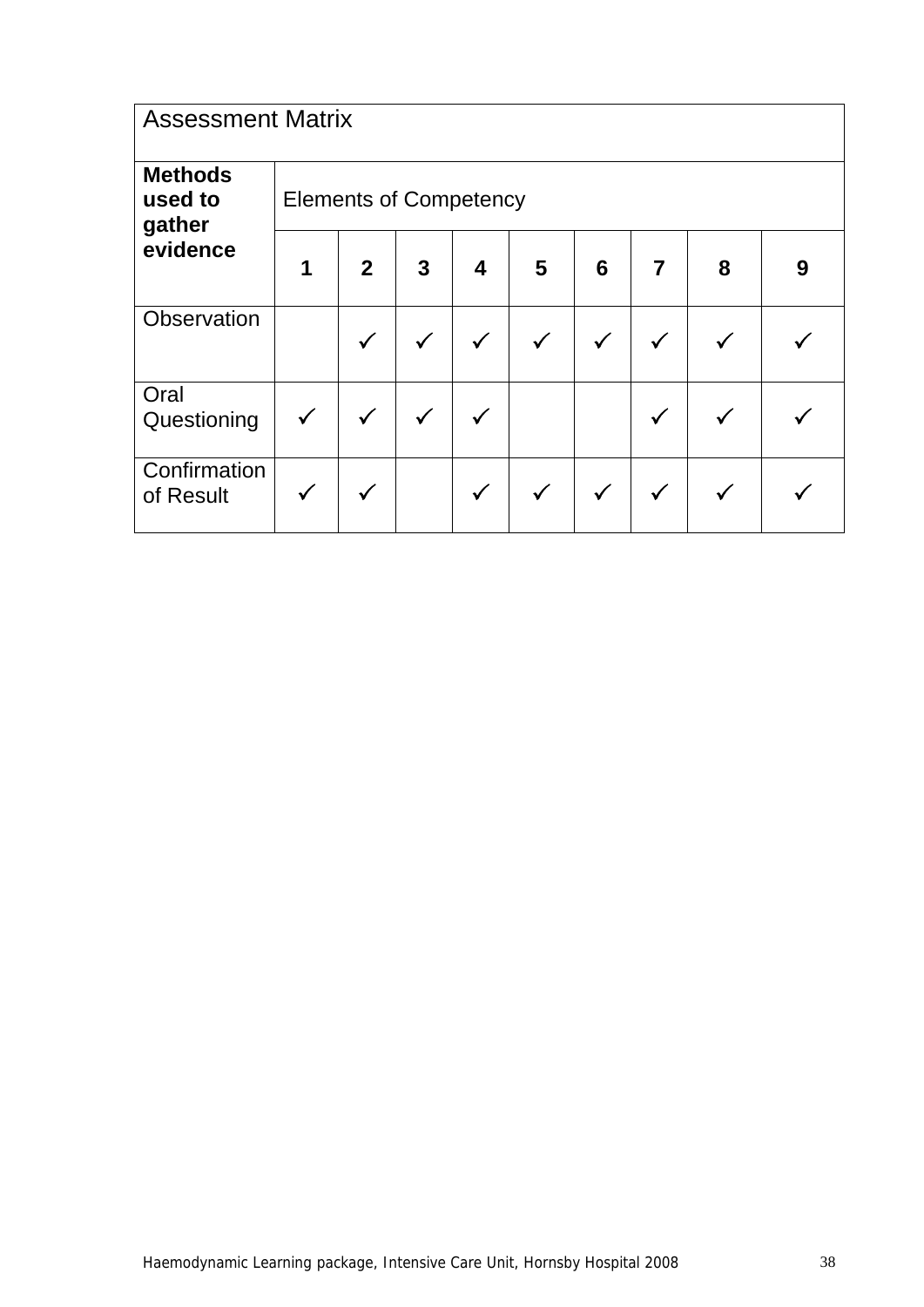# *Unit of Competency Haemodynamic Monitoring (Central Venous Lines)*

Elements A & B need to be completed at the beginning of each assessment if the assessment is not done all at once.

| <b>ELEMENTS</b>                 | <b>PERFORMANCE CRITERIA</b>                               |
|---------------------------------|-----------------------------------------------------------|
| (Expected Performance)          | (Critical Aspects)                                        |
| A Demonstrates awareness of     | 1.1 Attend to hand hygiene                                |
| infection control guidelines.   | 1.2 Utilise relevant personal protective attire (standard |
|                                 | precautions)                                              |
|                                 | 1.3 Dispose of and /or return equipment                   |
| <b>B</b> Adhere to occupational | 2.1 Create safe work environment                          |
| health and safety standards.    | 2.2 Adjust bed height appropriately                       |
|                                 | 2.3 Recognise and clear trip hazards                      |
|                                 | 2.4 Dispose of equipment appropriately                    |
|                                 |                                                           |

**DESCRIPTOR:** This competency is an entry level competency looking at assessing the need for invasive monitoring, setting up for a central venous catheter (CVC), managing a CVC line, taking blood from a CVC line and removing a CVC line. This competency can be used in conjunction with information contained in the Organisational Wide Policy Manual OWP CLI 37.

| <b>Element of Competency</b> |                                                                  | <b>Performance Criteria</b>                                                                                                                                                                                                                                                                                                                                                                                                                                                                                                                                                                                                                                                                                                     |
|------------------------------|------------------------------------------------------------------|---------------------------------------------------------------------------------------------------------------------------------------------------------------------------------------------------------------------------------------------------------------------------------------------------------------------------------------------------------------------------------------------------------------------------------------------------------------------------------------------------------------------------------------------------------------------------------------------------------------------------------------------------------------------------------------------------------------------------------|
| 1.                           | Assess the need to<br>insert a central venous<br>catheter (CVC). | • Discuss the importance of fluid, medication and fluid balance rationale<br>necessitating central venous access.<br>Identify potential sites for CVC insertion.<br>Identify potential complications for each site.                                                                                                                                                                                                                                                                                                                                                                                                                                                                                                             |
| 2.                           | Set up equipment for<br>CVC insertion.                           | • Set up insertion equipment using sterile technique and in accordance<br>with CLAB guidelines and unit policy.<br>Observe/assist insertion procedure in accordance with CLAB<br>guidelines.<br>• Ensure post-insertion CXR completed and reviewed by MO prior to<br>infusing fluids.<br>• In a timely fashion, prime infusion lines and set up monitor and alarms<br>appropriately.<br>• Ensure transducer is levelled and zeroed correctly as per unit policy.<br>• Ensure correct infusion fluid for flush bag is used and that it is<br>pressurised to 300mmHg.<br>• Ensure CVP monitoring is on the distal lumen of the CVC without<br>a non-reflux bung insitu.<br>• Adhere to policy for minimising line infection risk. |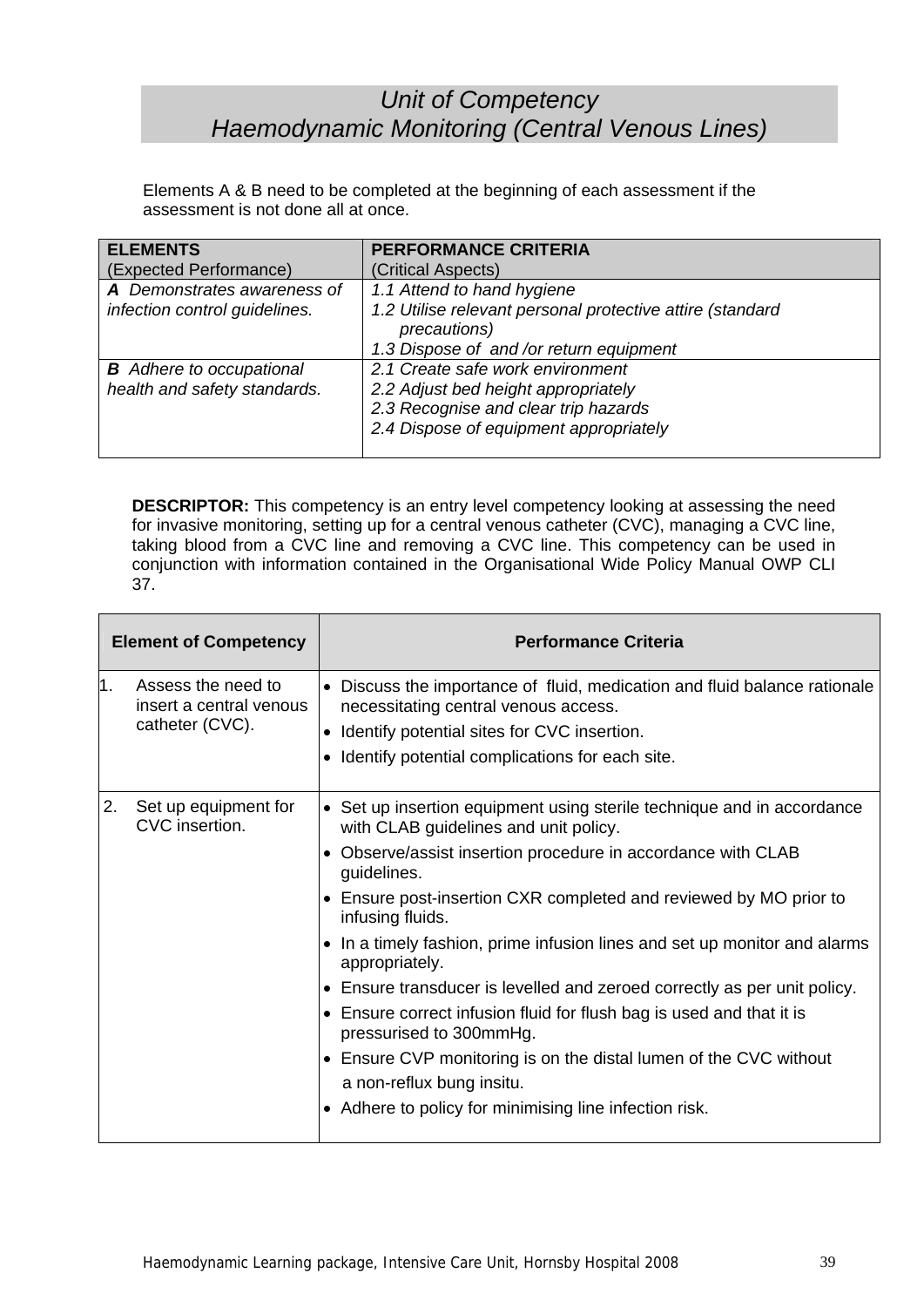| 3.<br>Ensure safe<br>• List 4 potential complications of a CVC.<br>management of CVC.<br>risks.<br>Identify the phlebostatic axis.<br>and patient.<br>• Ensure accuracy of CVC monitoring, perform a CVP measurement<br>accurately and correctly.<br>• Assess line for correct insertion length and fastening.<br>• Identify normal parameters for CVP.<br>• Identify and interpret physiology of normal CVP waveform.<br>• Explain common causes for altered CVP waveform.<br>• Assess site for signs of potential infection.<br>• Ensure line security.<br>Awareness of unit<br>4.<br>• Update patient care plan as per unit protocol.<br>observation<br>• Note line longevity and condition in progress notes.<br>requirements.<br>Ensure daily observations of site are attended.<br>• Document CVP when measured and inform MO.<br>5.<br>Assess need for<br>• Outline policy for routine dressing change.<br>dressing change.<br>• Identify other conditions that require CVC dressing to be changed.<br>procedure. Demonstrate 'flap' dressing as per OWP CLI 37.<br>6.<br>Assess need for line<br>• Identify policy for routine line change.<br>change.<br>• Set up new infusions in accordance with medical orders and unit<br>protocol.<br>• Maintain sterile technique in setting up and performing line change.<br>• Perform line change in accordance with OWP CLI 37.<br>Assess need for CVC<br>7.<br>• Identify length of time line in situ.<br>removal.<br>do not.<br>• Position patient appropriately and remove line safely as per OWP<br><b>CLI 37.</b> | <b>Element of Competency</b> |  | <b>Performance Criteria</b>                                                                                                                     |  |  |  |  |
|---------------------------------------------------------------------------------------------------------------------------------------------------------------------------------------------------------------------------------------------------------------------------------------------------------------------------------------------------------------------------------------------------------------------------------------------------------------------------------------------------------------------------------------------------------------------------------------------------------------------------------------------------------------------------------------------------------------------------------------------------------------------------------------------------------------------------------------------------------------------------------------------------------------------------------------------------------------------------------------------------------------------------------------------------------------------------------------------------------------------------------------------------------------------------------------------------------------------------------------------------------------------------------------------------------------------------------------------------------------------------------------------------------------------------------------------------------------------------------------------------------------------------------------------------------------------------|------------------------------|--|-------------------------------------------------------------------------------------------------------------------------------------------------|--|--|--|--|
|                                                                                                                                                                                                                                                                                                                                                                                                                                                                                                                                                                                                                                                                                                                                                                                                                                                                                                                                                                                                                                                                                                                                                                                                                                                                                                                                                                                                                                                                                                                                                                           |                              |  |                                                                                                                                                 |  |  |  |  |
|                                                                                                                                                                                                                                                                                                                                                                                                                                                                                                                                                                                                                                                                                                                                                                                                                                                                                                                                                                                                                                                                                                                                                                                                                                                                                                                                                                                                                                                                                                                                                                           |                              |  | • State proactive nursing actions where appropriate to minimise these                                                                           |  |  |  |  |
|                                                                                                                                                                                                                                                                                                                                                                                                                                                                                                                                                                                                                                                                                                                                                                                                                                                                                                                                                                                                                                                                                                                                                                                                                                                                                                                                                                                                                                                                                                                                                                           |                              |  |                                                                                                                                                 |  |  |  |  |
|                                                                                                                                                                                                                                                                                                                                                                                                                                                                                                                                                                                                                                                                                                                                                                                                                                                                                                                                                                                                                                                                                                                                                                                                                                                                                                                                                                                                                                                                                                                                                                           |                              |  | • Discuss the importance of maintaining correct position of transducer                                                                          |  |  |  |  |
|                                                                                                                                                                                                                                                                                                                                                                                                                                                                                                                                                                                                                                                                                                                                                                                                                                                                                                                                                                                                                                                                                                                                                                                                                                                                                                                                                                                                                                                                                                                                                                           |                              |  |                                                                                                                                                 |  |  |  |  |
|                                                                                                                                                                                                                                                                                                                                                                                                                                                                                                                                                                                                                                                                                                                                                                                                                                                                                                                                                                                                                                                                                                                                                                                                                                                                                                                                                                                                                                                                                                                                                                           |                              |  |                                                                                                                                                 |  |  |  |  |
|                                                                                                                                                                                                                                                                                                                                                                                                                                                                                                                                                                                                                                                                                                                                                                                                                                                                                                                                                                                                                                                                                                                                                                                                                                                                                                                                                                                                                                                                                                                                                                           |                              |  |                                                                                                                                                 |  |  |  |  |
|                                                                                                                                                                                                                                                                                                                                                                                                                                                                                                                                                                                                                                                                                                                                                                                                                                                                                                                                                                                                                                                                                                                                                                                                                                                                                                                                                                                                                                                                                                                                                                           |                              |  |                                                                                                                                                 |  |  |  |  |
|                                                                                                                                                                                                                                                                                                                                                                                                                                                                                                                                                                                                                                                                                                                                                                                                                                                                                                                                                                                                                                                                                                                                                                                                                                                                                                                                                                                                                                                                                                                                                                           |                              |  |                                                                                                                                                 |  |  |  |  |
|                                                                                                                                                                                                                                                                                                                                                                                                                                                                                                                                                                                                                                                                                                                                                                                                                                                                                                                                                                                                                                                                                                                                                                                                                                                                                                                                                                                                                                                                                                                                                                           |                              |  |                                                                                                                                                 |  |  |  |  |
|                                                                                                                                                                                                                                                                                                                                                                                                                                                                                                                                                                                                                                                                                                                                                                                                                                                                                                                                                                                                                                                                                                                                                                                                                                                                                                                                                                                                                                                                                                                                                                           |                              |  |                                                                                                                                                 |  |  |  |  |
|                                                                                                                                                                                                                                                                                                                                                                                                                                                                                                                                                                                                                                                                                                                                                                                                                                                                                                                                                                                                                                                                                                                                                                                                                                                                                                                                                                                                                                                                                                                                                                           |                              |  |                                                                                                                                                 |  |  |  |  |
|                                                                                                                                                                                                                                                                                                                                                                                                                                                                                                                                                                                                                                                                                                                                                                                                                                                                                                                                                                                                                                                                                                                                                                                                                                                                                                                                                                                                                                                                                                                                                                           |                              |  |                                                                                                                                                 |  |  |  |  |
|                                                                                                                                                                                                                                                                                                                                                                                                                                                                                                                                                                                                                                                                                                                                                                                                                                                                                                                                                                                                                                                                                                                                                                                                                                                                                                                                                                                                                                                                                                                                                                           |                              |  |                                                                                                                                                 |  |  |  |  |
|                                                                                                                                                                                                                                                                                                                                                                                                                                                                                                                                                                                                                                                                                                                                                                                                                                                                                                                                                                                                                                                                                                                                                                                                                                                                                                                                                                                                                                                                                                                                                                           |                              |  |                                                                                                                                                 |  |  |  |  |
|                                                                                                                                                                                                                                                                                                                                                                                                                                                                                                                                                                                                                                                                                                                                                                                                                                                                                                                                                                                                                                                                                                                                                                                                                                                                                                                                                                                                                                                                                                                                                                           |                              |  |                                                                                                                                                 |  |  |  |  |
|                                                                                                                                                                                                                                                                                                                                                                                                                                                                                                                                                                                                                                                                                                                                                                                                                                                                                                                                                                                                                                                                                                                                                                                                                                                                                                                                                                                                                                                                                                                                                                           |                              |  |                                                                                                                                                 |  |  |  |  |
|                                                                                                                                                                                                                                                                                                                                                                                                                                                                                                                                                                                                                                                                                                                                                                                                                                                                                                                                                                                                                                                                                                                                                                                                                                                                                                                                                                                                                                                                                                                                                                           |                              |  | • Perform dressing change, maintaining sterile technique for set up and                                                                         |  |  |  |  |
|                                                                                                                                                                                                                                                                                                                                                                                                                                                                                                                                                                                                                                                                                                                                                                                                                                                                                                                                                                                                                                                                                                                                                                                                                                                                                                                                                                                                                                                                                                                                                                           |                              |  |                                                                                                                                                 |  |  |  |  |
|                                                                                                                                                                                                                                                                                                                                                                                                                                                                                                                                                                                                                                                                                                                                                                                                                                                                                                                                                                                                                                                                                                                                                                                                                                                                                                                                                                                                                                                                                                                                                                           |                              |  |                                                                                                                                                 |  |  |  |  |
|                                                                                                                                                                                                                                                                                                                                                                                                                                                                                                                                                                                                                                                                                                                                                                                                                                                                                                                                                                                                                                                                                                                                                                                                                                                                                                                                                                                                                                                                                                                                                                           |                              |  |                                                                                                                                                 |  |  |  |  |
|                                                                                                                                                                                                                                                                                                                                                                                                                                                                                                                                                                                                                                                                                                                                                                                                                                                                                                                                                                                                                                                                                                                                                                                                                                                                                                                                                                                                                                                                                                                                                                           |                              |  |                                                                                                                                                 |  |  |  |  |
|                                                                                                                                                                                                                                                                                                                                                                                                                                                                                                                                                                                                                                                                                                                                                                                                                                                                                                                                                                                                                                                                                                                                                                                                                                                                                                                                                                                                                                                                                                                                                                           |                              |  |                                                                                                                                                 |  |  |  |  |
|                                                                                                                                                                                                                                                                                                                                                                                                                                                                                                                                                                                                                                                                                                                                                                                                                                                                                                                                                                                                                                                                                                                                                                                                                                                                                                                                                                                                                                                                                                                                                                           |                              |  | • Identify reasons that may indicate need for line removal, both planned<br>and unplanned. Discuss those requiring re-insertion and those which |  |  |  |  |
|                                                                                                                                                                                                                                                                                                                                                                                                                                                                                                                                                                                                                                                                                                                                                                                                                                                                                                                                                                                                                                                                                                                                                                                                                                                                                                                                                                                                                                                                                                                                                                           |                              |  | • Identify 2 potential complications arising from removal of a central line.                                                                    |  |  |  |  |
|                                                                                                                                                                                                                                                                                                                                                                                                                                                                                                                                                                                                                                                                                                                                                                                                                                                                                                                                                                                                                                                                                                                                                                                                                                                                                                                                                                                                                                                                                                                                                                           |                              |  |                                                                                                                                                 |  |  |  |  |
|                                                                                                                                                                                                                                                                                                                                                                                                                                                                                                                                                                                                                                                                                                                                                                                                                                                                                                                                                                                                                                                                                                                                                                                                                                                                                                                                                                                                                                                                                                                                                                           |                              |  | • Send tip for culture as required.                                                                                                             |  |  |  |  |
| 8. Documentation.<br>in the patient care plan, on the flow chart and in the progress notes.<br>• Document and inform MO if any sign of infection is seen.                                                                                                                                                                                                                                                                                                                                                                                                                                                                                                                                                                                                                                                                                                                                                                                                                                                                                                                                                                                                                                                                                                                                                                                                                                                                                                                                                                                                                 |                              |  | • Document line insertion, line and/or dressing change and line removal                                                                         |  |  |  |  |